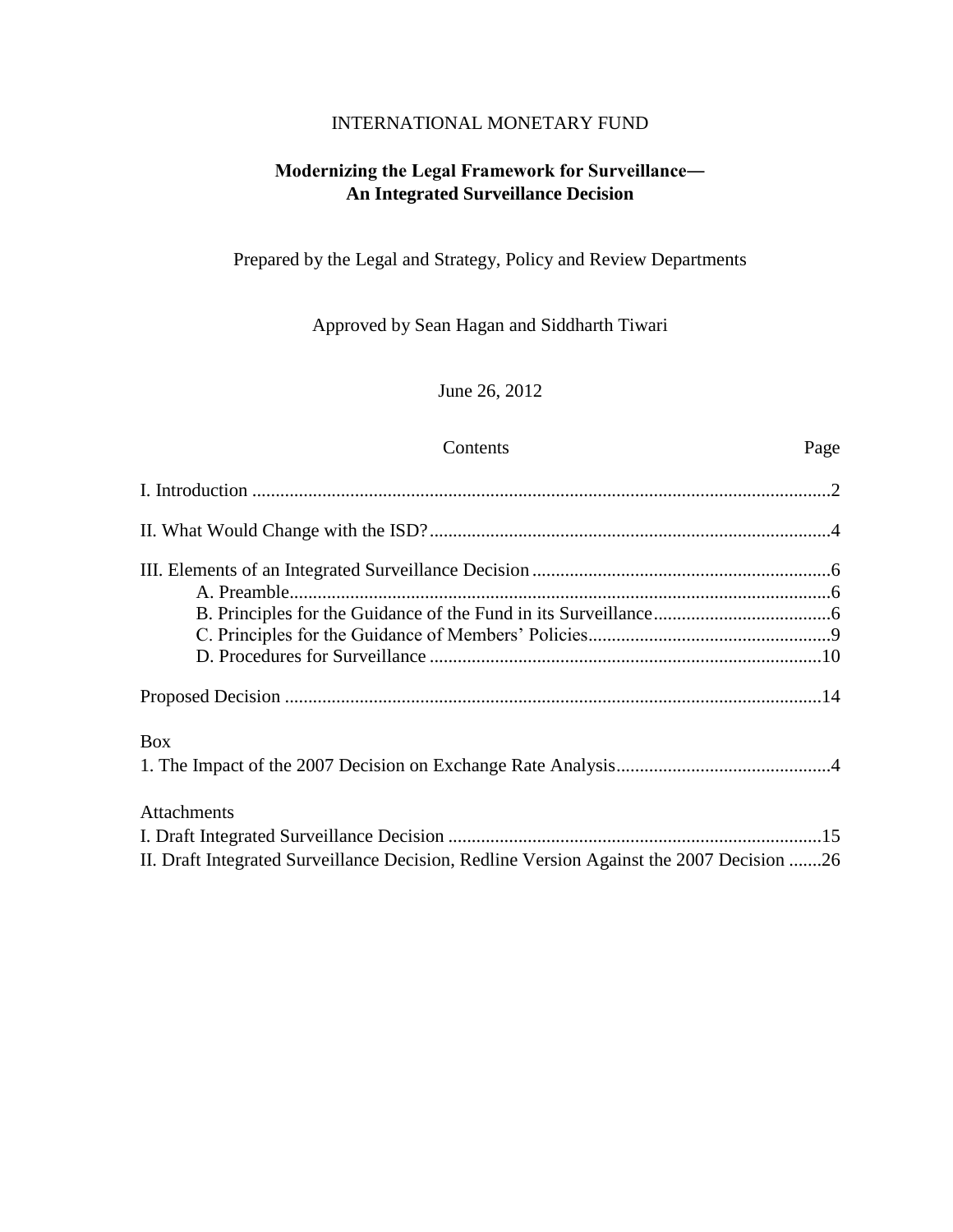## **I. INTRODUCTION**<sup>1</sup>

1. **Building on previous Board discussions, this paper proposes a draft Integrated Surveillance Decision (the "ISD") for adoption.**<sup>2</sup> As part of broader efforts to strengthen Fund surveillance, the Fund is modernizing its legal framework to better support operations.<sup>3</sup> In April 2012, the Fund's Executive Board discussed *[Modernizing the Legal Framework for](http://www.imf.org/external/np/pp/eng/2012/031612A.pdf)  [Surveillance—Building Blocks Toward an Integrated Surveillance Decision](http://www.imf.org/external/np/pp/eng/2012/031612A.pdf)* (henceforth referred to as the "previous paper"). That paper highlighted key weaknesses in the current legal framework for surveillance and provided proposals for addressing them. Most Directors agreed that introducing a new surveillance decision covering both bilateral and multilateral surveillance would help address these weaknesses. In particular, they agreed with the general proposed approach to fill the gaps in bilateral surveillance through multilateral surveillance. During the subsequent April 2012 Spring Meetings, the IMFC "...agree<sup>[d]</sup> that the current surveillance framework should be significantly enhanced, …welcome[d] the progress by the Fund in advancing consideration of an integrated surveillance decision, and commit [ted] to support the decision process."<sup>4</sup>

2. **The legal framework for Fund surveillance has lagged behind the goal of modernizing surveillance.** As discussed in the previous paper, the current legal framework does not adequately capture economic realities. It does not provide a framework for the systematic coverage of spillovers arising from members' policies. Because of the asymmetric treatment of exchange rate and domestic policies in Article IV, it also reflects an exchange rate bias that undermines the sense of ownership of surveillance by some members and undermines the traction of Fund advice with those members. In addition, there is no framework that provides guidance on how to tackle global issues requiring collective action or close policy coordination.

3. **The ISD seeks to address these weaknesses**. It establishes a comprehensive framework covering both bilateral and multilateral surveillance. In particular, it (i) lays out a conceptual link between bilateral and multilateral surveillance and clarifies the importance of focusing on global economic and financial stability in the context of multilateral surveillance, and (ii) makes Article IV consultations a vehicle not only for bilateral surveillance but also for multilateral surveillance, allowing the Fund to discuss the full range of spillovers from a member's policies that affect global stability. In the area of bilateral surveillance, the ISD

 $\overline{a}$ 

 $1$  This paper was prepared by a team comprising Ritu Basu, Gilda Fernandez, Tetsuya Konuki, Hoang Pham, Pengyu He, and Nadia Rendak and led by Jean-François Dauphin and Ross Leckow.

<sup>2</sup> References to the ISD in this paper are to the *proposed* ISD set out in Attachment II of this paper.

<sup>&</sup>lt;sup>3</sup> See 2011 Triennial Surveillance Review—Review of the 2007 Surveillance Decision and the Broader Legal *[Framework for Surveillance](https://www.imf.org/external/np/pp/eng/2011/082611.pdf)*. See also *[2011 Triennial Surveillance Review—Overview Paper](https://www.imf.org/external/np/pp/eng/2011/082911.pdf)*.

<sup>4</sup> See *April 2012 [Communiqué of the Twenty-Fifth Meeting of the IMFC](http://www.imf.org/external/np/cm/2012/042112.htm)*.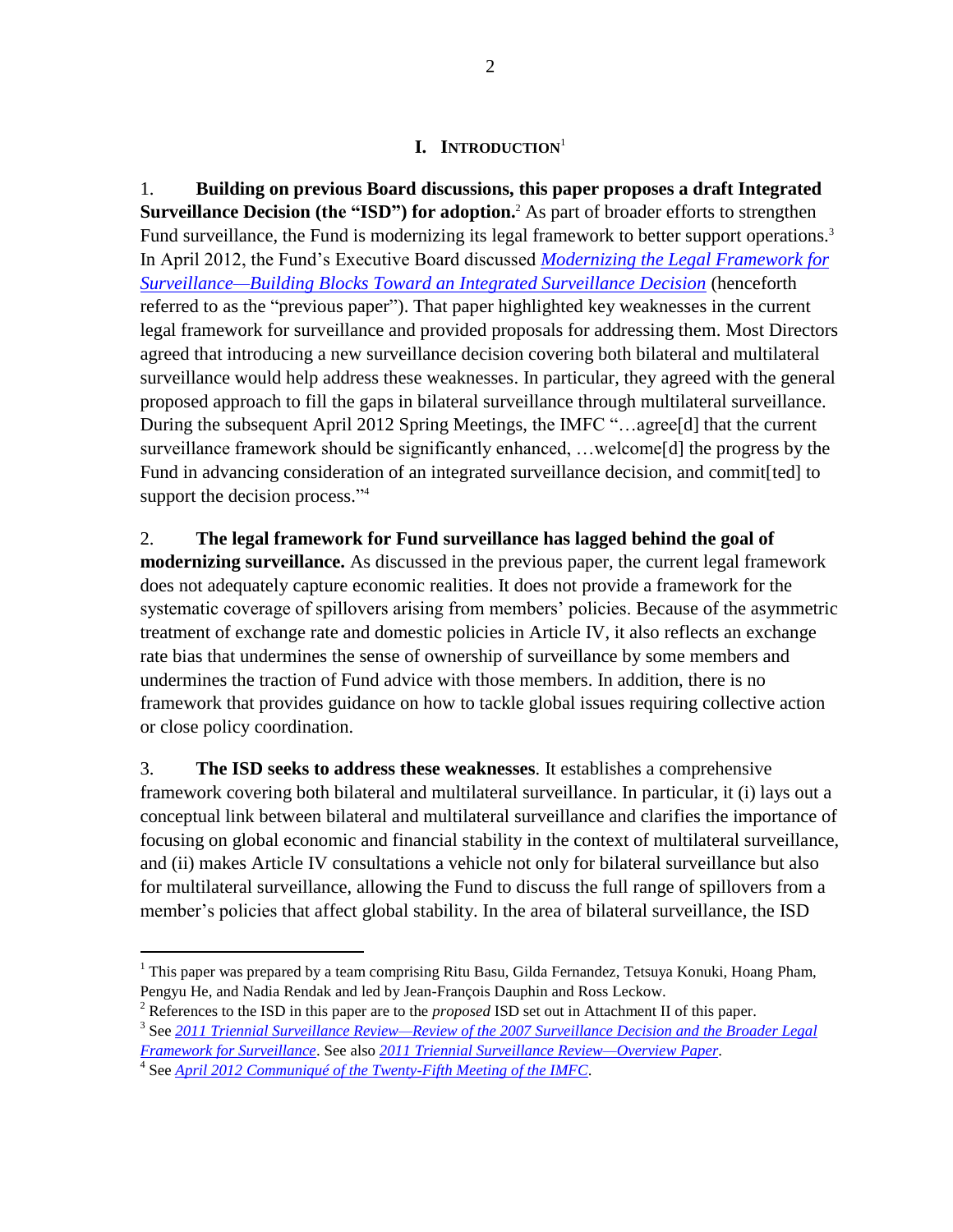builds on the existing principles for guidance of members' exchange rate policies by adding guidance on the conduct of their domestic policies that are relevant to domestic stability. Moreover, it retains the 2007 Decision's focus on the stability of members' external accounts but recognizes that, as demonstrated by the 2008 financial crisis, the policies of members that are in a state of domestic instability may create spillovers that undermine systemic stability even if they are transmitted through channels other than the member's balance of payments (see below). In the context of multilateral surveillance, the ISD clarifies the scope of multilateral surveillance and encourages members, in the conduct of their policies, to be mindful of the impact of those policies on global stability. It also establishes the modalities for conducting multilateral surveillance, in particular through discussions of issues requiring collective action or policy coordination. As a related matter, it clarifies members' procedural obligations in the context of multilateral surveillance.

4. **As discussed in the previous Board meeting, the ISD does not—and cannot completely remove the legal assymetry relating to the treatment of exchange rate policies and domestic policies.** In particular, while the ISD modifies the surveillance framework in a manner that ensures that domestic policies with spillover effects are the subject of surveillance even if they have no impact on the balance of payments of the member, these policies will be of relevance for bilateral surveillance only if they also give rise to the domestic instability of that member. Domestic policies that do not give rise to domestic instability will be discussed in the context of multilateral surveillance to the extent that they have important global spillover effects directly or indirectly, for instance in combination with the spillover effects of other members' policies or through their regional impact. However, in these circumstances, members would be under no obligation to modify such policies, reflecting the limited scope of members' obligations under multilateral surveillance.

5. **The ISD reflects comments expressed during the discussion of the previous paper.** While Directors were generally supportive of the building blocks presented in that paper, they expressed a number of concerns that the present draft seeks to address. In particular, they stressed the need to maintain adequate flexibility in the legal framework to adapt surveillance operations to changing circumstances, maintain the current practice of paying due regard to individual country circumstances, and ensure that the ISD could not, in any way, be understood as extending members' obligations.

6. **This paper is organized as follows.** Section II summarizes the main issues and discusses the changes the ISD would bring about. Section III lays out the elements of the ISD, discussing how the 2007 Decision is incorporated into the new decision and how comments raised by Directors have been addressed. It also sets out a proposed decision. Attachment I contains the ISD. Attachment II presents a redlined version of the ISD against the 2007 Decision.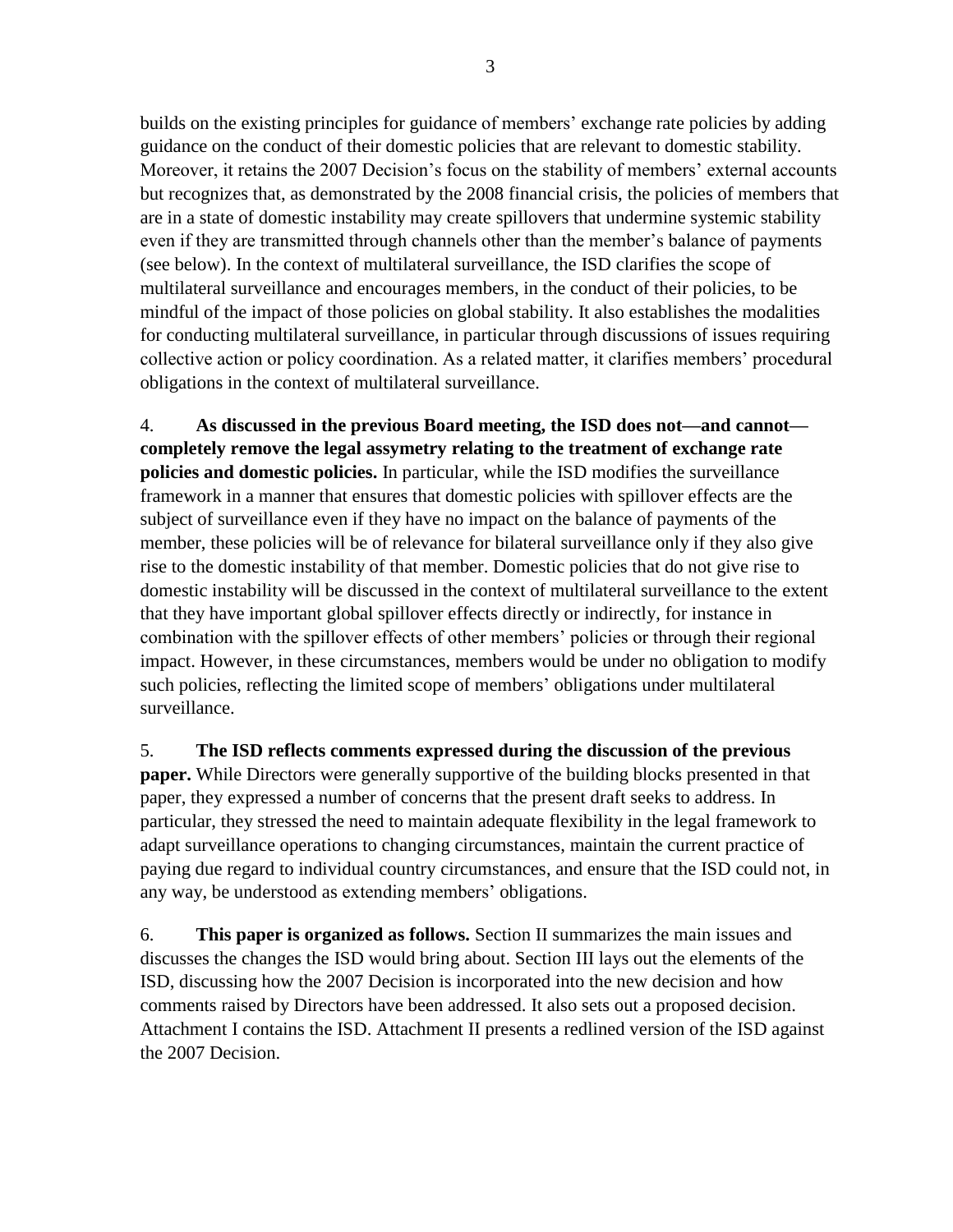## **II. WHAT WOULD CHANGE WITH THE ISD?**

7. **The ISD would bring about real improvements in the conduct of surveillance.** In particular, building on the voluntary pilot exercise on spillover reports, the ISD would facilitate the more systematic coverage of all relevant spillovers, providing for richer policy dialogue with country authorities. It would strengthen the traction of Fund advice and the legitimacy of the legal framework by seeking to rebalance the treatment of external and domestic policies.

8. **Experience with past revisions to the legal framework demonstrates that such reforms can significantly influence how surveillance is conducted.** As in any institution, systemic changes do not happen overnight, but gradually. The material impact of the Fund's legal reforms for surveillance has been demonstrated by the Fund's experience with the 2007 Decision. Results from the 2008 and 2011 Triennial Surveillance Reviews (TSRs) and assessments by the Independent Evaluation Office (IEO) provide concrete evidence that the introduction of the 2007 Decision improved the coverage and quality of exchange rate analysis in surveillance, achieving a key objective of the Decision (Box 1).

## **Box 1. The Impact of the 2007 Decision on Exchange Rate Analysis**

*The coverage, quality of analysis, and focus on exchange rate issues have significantly improved with the adoption of the 2007 Decision.*

- The coverage of exchange rate issues in staff reports increased markedly. The 2008 TSR and the 2007 IEO evaluation found that about less than 2/3 of staff reports discussed exchange rate issues in 2006 while more than 90 percent did so in 2008. In 2011, the coverage was nearly universal.<sup>1</sup> The 2008 TSR also found that the share of Selected Issues Papers dealing with exchange rate and competitiveness issues doubled from 2006 to  $2008<sup>2</sup>$  A 2011 IEO Report also concluded that the 2007 Decision on Bilateral Surveillance led to a greater emphasis on exchange rate levels and currency misalignments.<sup>3</sup>
- *The quality and sophistication of the analysis of exchange rate issues also improved significantly.*
	- o While a 2007 IEO evaluation found that reports rarely used analytical tools beyond a real exchange rate chart, the 2008 TSR found that more than half the reports sampled provided a clear and robust assessment of the exchange rate level, based on a multitude of techniques, such as basic indicators, PPP-approaches, and econometric techniques, including those developed by the Consultative Group on Exchange Rate issues (CGER). The description of the de facto exchange regime was adequate and advice was generally well supported.<sup>4</sup>
	- o Compared with 2008, the 2011 TSR's review of 50 Article IV reports found a more comprehensive use of CGER methods, and more robust exchange rate analysis (see Figure below). $5$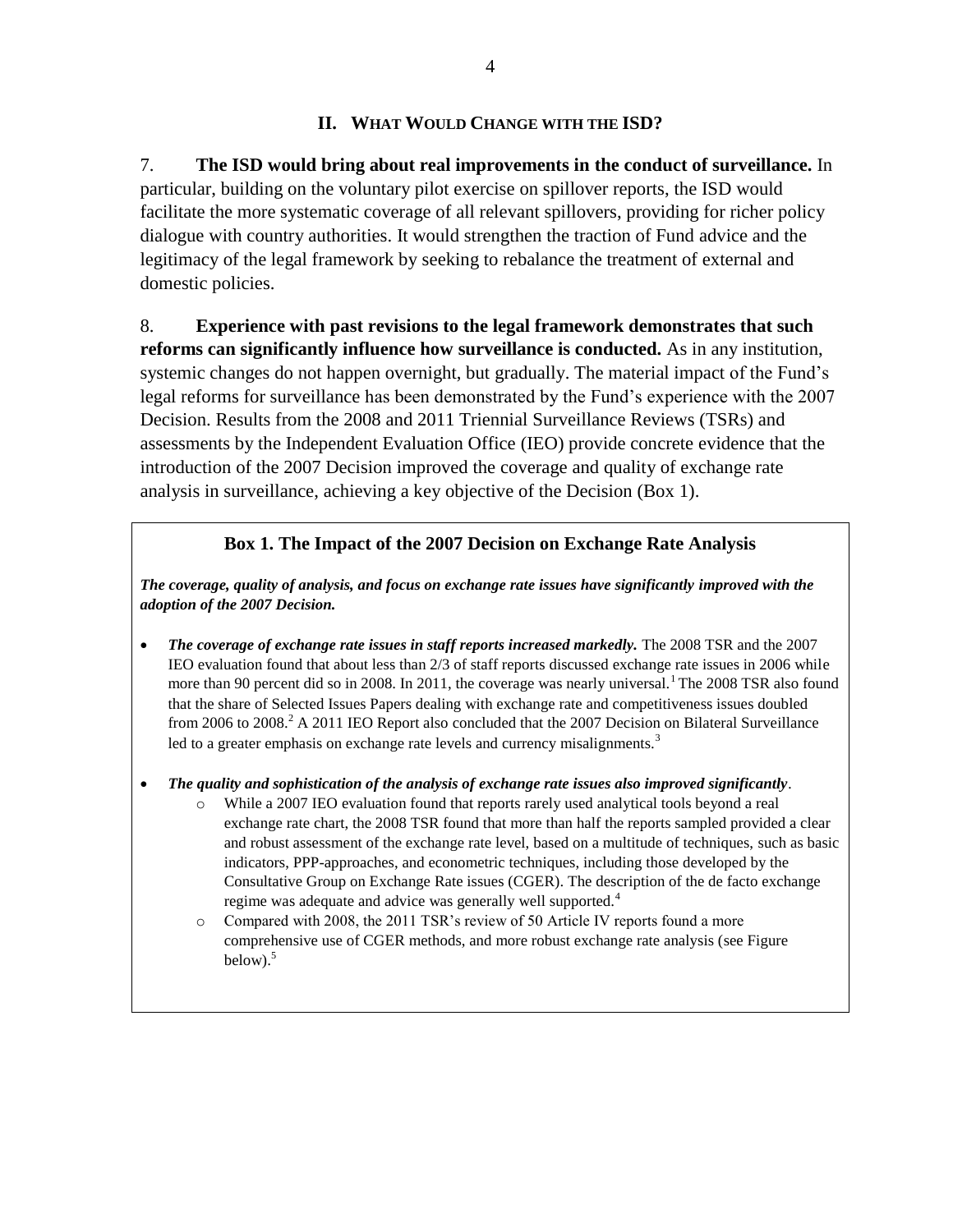

*If anything, changes triggered by the 2007 Decision may have gone farther than expected.*

- o The **2008 TSR** noted complaints about the emphasis on exchange rate levels and called for better integration of exchange rate analysis with the overall macroeconomic assessment.
- o The **2011 IEO** report noted that greater focus on exchange rate levels and currency misalignments resulted in less attention to the external sector more broadly and in some cases triggered tensions between the IMF and country authorities.
- *However, regular TSRs ensure that corrective adjustments are taken when necessary to align the practice of surveillance with key priorities of the Fund.* The 2011 TSR noted the excessively narrow focus on exchange rate assessments and made specific recommendations to broaden Fund's assessments of external sectors and related policy advice.

3 Independent Evaluation Office. *[The IMF's Performance in the Run-Up to the Financial and Economic Crisis](http://www.ieo-imf.org/ieo/pages/IEOPreview.aspx?img=i6nZpr3iSlU%3d&mappingid=dRx2VaDG7EY%3d)*. 4 See *[2008 Triennial Surveillance Review—Overview Paper](http://www.imf.org/external/np/pp/eng/2008/090208a.pdf)*; *[Review of the 1977 Decision—Proposal for a New](http://www.imf.org/external/np/pp/2007/eng/nd.pdf)  [Decision](http://www.imf.org/external/np/pp/2007/eng/nd.pdf)*; and *[Exchange Rate Analysis, 2008 Triennial Surveillance Review—Thematic Paper](http://www.imf.org/external/np/pp/eng/2008/090208b.pdf)*, pp. 21–37, *[IEO](http://www.ieo-imf.org/redirect/?URL=$V:?404;http://www.ieo-imf.org:80/eval/complete/eval_05172007.html)* 

*[Evaluation of IMF Exchange Rate Policy Advice, 1999–2005](http://www.ieo-imf.org/redirect/?URL=$V:?404;http://www.ieo-imf.org:80/eval/complete/eval_05172007.html)*.

**\_\_\_\_\_\_\_\_\_\_\_\_\_\_\_\_\_\_\_\_\_\_\_\_\_\_\_\_\_\_\_**

<sup>&</sup>lt;sup>1</sup> See *[Review of the 1977 Decision—Proposal for a New Decision](http://www.imf.org/external/np/pp/2007/eng/nd.pdf)*; [2008 Triennial Surveillance Review—](http://www.imf.org/external/np/pp/eng/2008/090208a.pdf) *[Overview Paper](http://www.imf.org/external/np/pp/eng/2008/090208a.pdf)*; *[Exchange Rate Analysis, 2008 Triennial Surveillance Review—Thematic Paper](http://www.imf.org/external/np/pp/eng/2008/090208b.pdf)*, pp. 21–37, *[IEO Evaluation of IMF Exchange Rate Policy Advice, 1999–2005](http://www.ieo-imf.org/redirect/?URL=$V:?404;http://www.ieo-imf.org:80/eval/complete/eval_05172007.html)*, and *[Staff Background Studies: Chapter 1](http://www.imf.org/external/pp/longres.aspx?id=4598)  [Exchange Rate and External Stability Assessments](http://www.imf.org/external/pp/longres.aspx?id=4598) and [Health Check and Statistical Information](http://www.imf.org/external/pp/longres.aspx?id=4605)*.

<sup>2</sup> See *[Staff Background Studies: Chapter 1 Exchange Rate and External Stability Assessments](http://www.imf.org/external/pp/longres.aspx?id=4598) and Health Check [and Statistical Information](http://www.imf.org/external/pp/longres.aspx?id=4605)*.

<sup>5</sup> See *[Staff Background Studies: Chapter 1 Exchange](http://www.imf.org/external/pp/longres.aspx?id=4598) Rate and External Stability Assessments* and *[Health Check](http://www.imf.org/external/pp/longres.aspx?id=4605)  [and Statistical Information](http://www.imf.org/external/pp/longres.aspx?id=4605)*.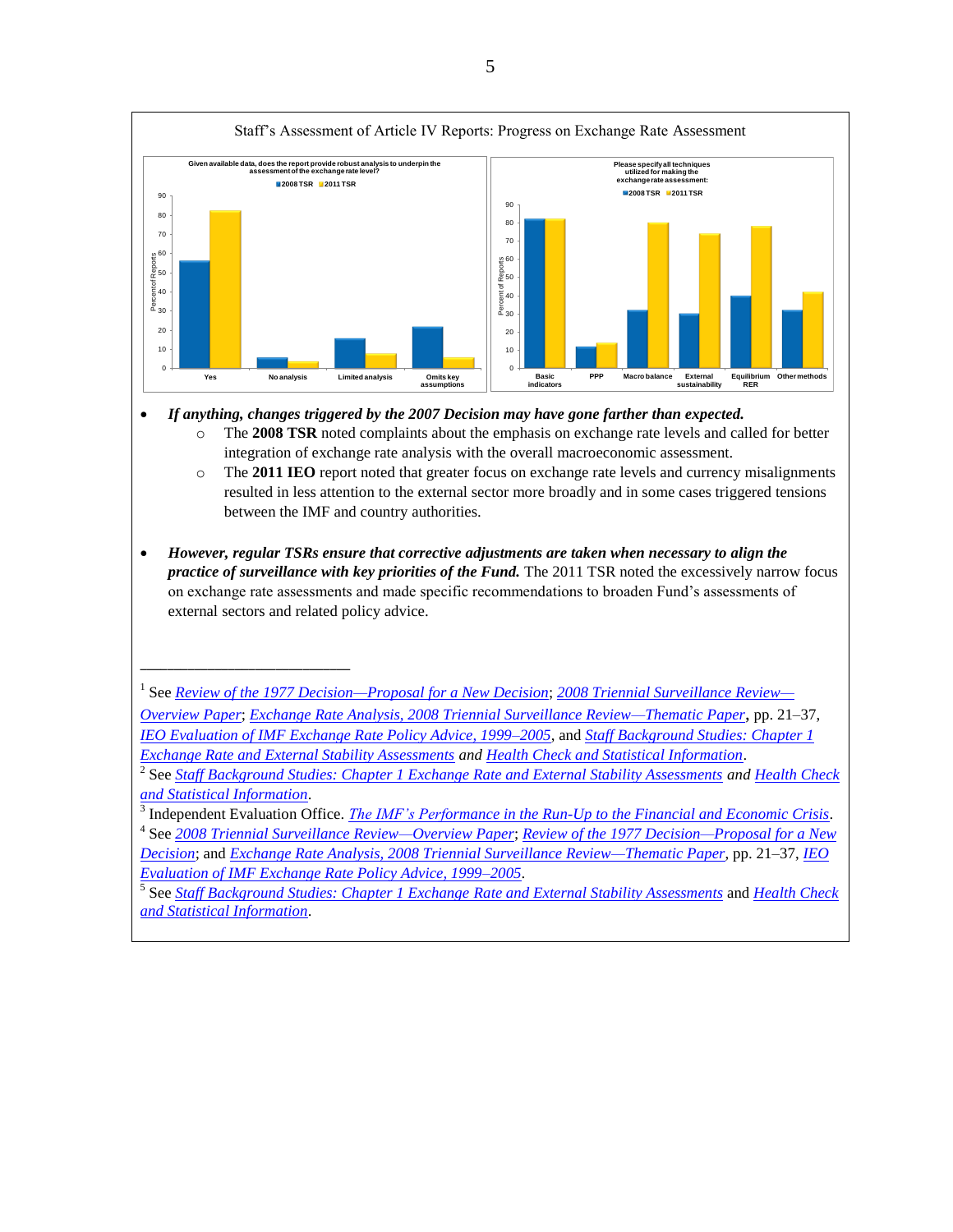#### **III. ELEMENTS OF AN INTEGRATED SURVEILLANCE DECISION**

9. **This section describes the various components of the ISD.** For each section of the ISD, it explains how the 2007 Decision has been incorporated into the ISD. It also explains how the proposed building blocks set out in the previous paper have been drawn upon in the ISD, and how feedback provided by Executive Directors in the previous Board meeting has been reflected.

#### **A. Preamble**

10. **The preamble to the ISD builds on its counterpart in the 2007 Decision, but reflects the more comprehensive nature of the new decision.** Building on the language of the 2007 Decision, the revised preamble highlights the extension of the coverage of the ISD to multilateral surveillance and the importance of interconnectedness and spillovers. It also makes reference to the new guidance being provided to members on the conduct of their domestic economic and financial policies and, in the context of multilateral surveillance, on giving consideration to the impact of their policies on the effective operation of the international monetary system. As in the 2007 Decision, the preamble explains that the decision does not and cannot be construed or used to expand or broaden the scope—or change the nature—of members' obligations under the Articles.

## **B. Principles for the Guidance of the Fund in its Surveillance**

## **Scope of Surveillance**

11. **The ISD defines the scope of bilateral and multilateral surveillance.** As explained in the previous paper, and as emphasized by a number of Executive Directors, while bilateral and multilateral surveillance are complementary, legally they are two different functions and thus are dealt with separately in the ISD.

## **Bilateral surveillance**

12. **The scope of bilateral surveillance in the ISD will continue to be centered on the concept of systemic stability** ( $\P$ 5–7 of the ISD). Under the ISD, bilateral surveillance will continue to examine whether a member is conducting its policies in a manner that promotes its own stability, recognizing that the stability of the system of exchange rates (i.e., systemic stability) is most effectively achieved when members are promoting their own stability. The concept of "external stability" (defined as a balance of payments position that does not, and is not likely to, give rise to disruptive exchange rate movements) plays a central role in the 2007 Decision as it provides a framework that links the external sectors of members to systemic stability. The ISD, as is the case with the 2007 Decision, recognizes that, in the conduct of their domestic economic and financial policies, members promote the stability of their own balance of payments by promoting their own domestic stability. However, as pointed out by a number of Directors during the discussion of the previous paper and as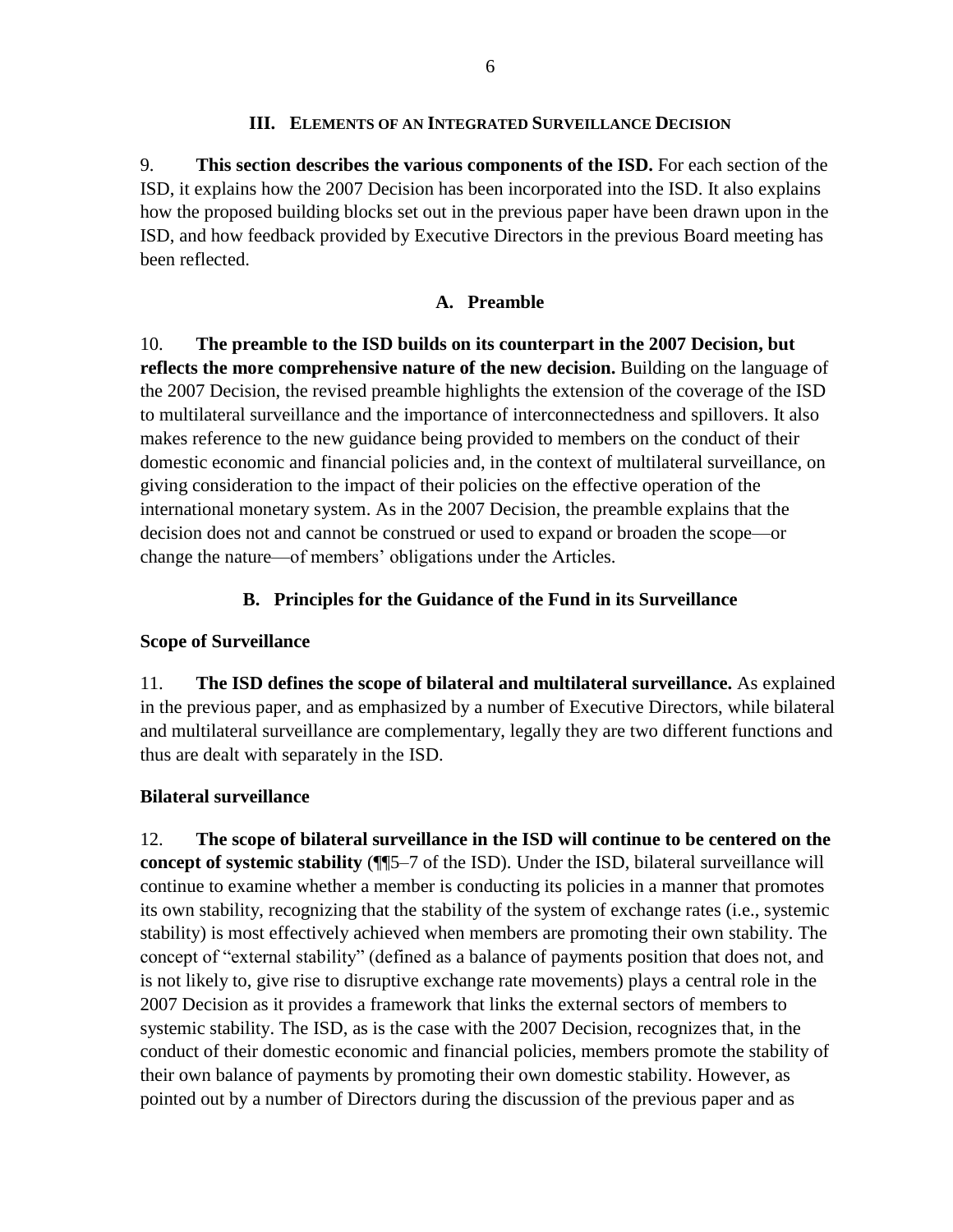evidenced by the global crisis, there may be circumstances where domestic instability may give rise to systemic instability without a significant impact on a member's balance of payments. For instance, contagion or swings in market sentiments in reaction to policy announcements can transmit shocks across borders through asset prices without affecting balance of payments flows. To recognize this point, the bilateral surveillance section of ISD clarifies that systemic stability is most effectively achieved when a member promotes not only its own *balance of payment* stability, but also its own *domestic* stability.<sup>5</sup> Moreover, the ISD expressly acknowledges that there may be circumstances where a member's domestic instability may give rise to systemic instability even in the absence of instability in its balance of payments. In sum, the bilateral surveillance section of the ISD will ensure that the spillovers on systemic stability arising from the domestic policies of a member that give rise to domestic instability will be a subject of bilateral surveillance even if they have no or little impact on the balance of payments of the member. Furthermore, to underline the fact that, under the ISD, spillovers affecting systemic stability can be transmitted through two distinct channels of a member's economy (i.e., through domestic instability and through instability in the balance of payments), the term "external stability" is being replaced with "balance of payments stability"—without any change to the existing definition or existing Board guidance on the meaning of the term. This more specific terminology will also serve to clarify that the concept of "balance of payments stability" is intended to refer to an individual member's external accounts—not the stability of the overall system (the latter concept being covered by the term "systemic stability").

13. **The ISD retains the scope of surveillance of members of currency unions as laid out in the 2007 Decision, with an added reference to the domestic stability of the union consistent with the changes discussed above** (¶8 of the ISD). In addition to the fact of bringing multilateral surveillance in the Article IV consultations of individual members of a union and in Article IV discussions held at the level of the union, as discussed below, such a change will ensure that all potential spillovers from the domestic policies of a currency union member that may give rise to instability at the level of the union or globally are adequately covered in surveillance.<sup>6</sup> It is also worth emphasizing that the 2007 Decision provides explicitly that the Fund's assessment of the policies of a member of a currency union will always include an evaluation of the member's balance of payments—a point particularly relevant in light of the current developments in the euro area.

 $\overline{a}$ 

 $<sup>5</sup>$  As discussed later in the paper, the global spillover effects of a member's domestic policies in circumstances</sup> when the member is domestically stable would be covered under the Fund's multilateral surveillance mandate. <sup>6</sup> In particular, where a member of a currency union continues to conduct domestic economic and financial policies at the national level, it promotes the domestic stability of the union by promoting its own domestic stability. Conversely, where the member conducts such policies in a manner that leads to its own domestic instability, the spillovers arising from such policies may undermine systemic stability whether or not they are transmitted through the member's own or the union's balance of payments.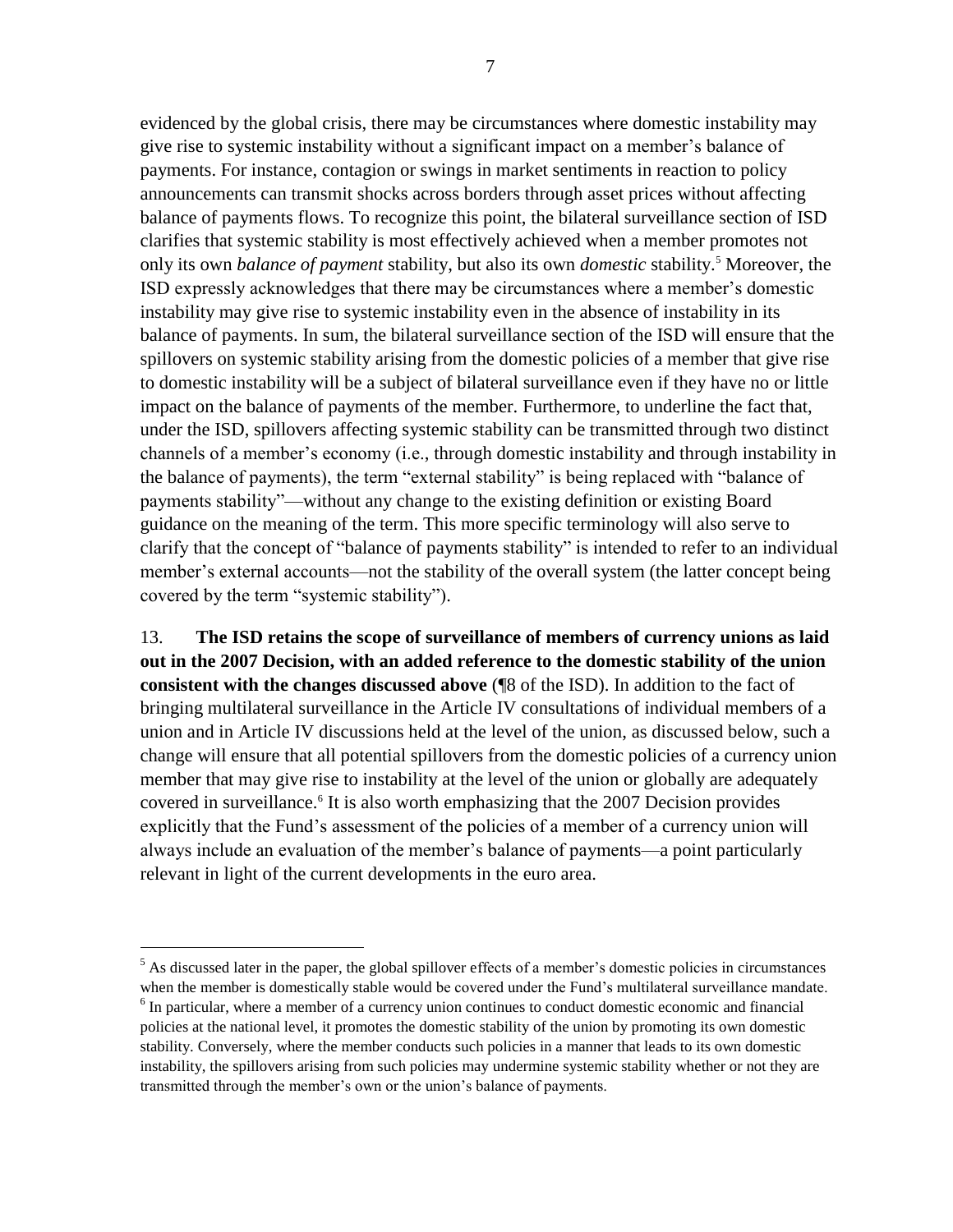#### **Multilateral surveillance**

 $\overline{a}$ 

14. **The ISD defines the scope of multilateral surveillance, which includes all issues relevant for global economic and financial stability** (¶¶9–11 of the ISD). As foreshadowed in the previous paper, the ISD, for the first time, provides comprehensive guidance on the scope of the Fund's mandate to oversee the international monetary system to ensure its effective operation. In that respect, it builds on the legislative history for Article IV and previous Board papers to describe the elements of the international monetary system and to lay out factors to consider in determining whether it is operating effectively.<sup>7</sup> It explains how the stability of the system of exchange rates relates to the effective operation of the international monetary system thereby providing a conceptual bridge between bilateral and multilateral surveillance. The ISD also explains that global economic and financial stability is typically a condition for the effective operation of the international monetary system, and that, in order to promote the latter, the Fund needs to focus on all issues relevant to the former. Accordingly, it clarifies that, in its multilateral surveillance, the Fund will focus on issues including global economic and financial developments, and significant spillovers from a member's policies (including exchange rate, monetary, fiscal, financial sector and capital flow management policies) that have important global effects directly or indirectly, for instance in combination with the spillover effects of other members' policies or through their regional impact, regardless of their transmission channels. As a result, even if domestic policies do not give rise to domestic instability (and accordingly are not subject to bilateral surveillance) those policies will still be a relevant topic of multilateral surveillance to the extent that they may materially impact the effective operation of the international monetary system.

15. **The ISD does** *not* **alter members' obligations** (¶12 of the ISD). As is made explicit in the ISD, and, unlike bilateral surveillance, multilateral surveillance does not involve an assessment of substantive obligations (i.e., members are under no obligation to modify their economic policies in light of the views expressed by the Fund in the context of multilateral surveillance). Rather, they are only subject to a procedural obligation to consult with the Fund and provide the relevant data so that the Fund can exercise its multilateral surveillance responsibility. Accordingly, to the extent that outward spillovers from domestic policies fall outside the scope of bilateral surveillance (i.e., the member is not domestically unstable but such spillovers significantly affect the operation of the international monetary system), the Fund may *not require* a member to change those policies. The Fund may only *discuss* with members the implications of their policies and, to the extent possible, suggest potential alternatives to better promote the effective operation of the international monetary system. Moreover, in the context of these discussions, a member's own stability will always be given priority in the event that there is a conflict between the domestic policies needed to promote

<sup>7</sup> See, inter alia, *[2011 Triennial Surveillance Review—Review of the 2007 Surveillance Decision and the](https://www.imf.org/external/np/pp/eng/2011/082611.pdf)  [Broader Legal Framework for Surveillance](https://www.imf.org/external/np/pp/eng/2011/082611.pdf)* and *[The Fund's Mandate—The Legal Framework](http://www.imf.org/external/np/pp/eng/2010/022210.pdf)*.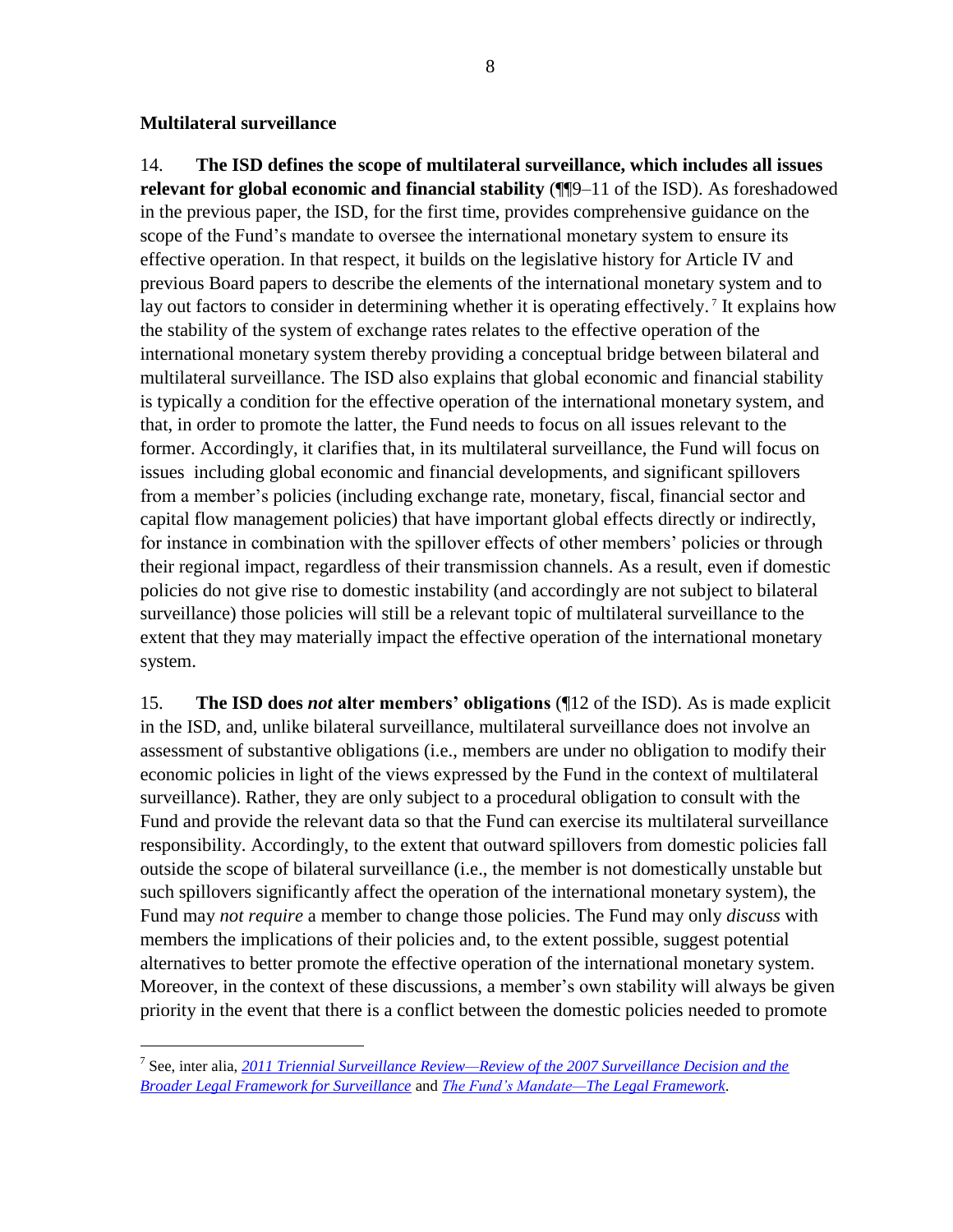the member's own stability and those to minimize adverse effects on global stability. This is not only a matter of legal precedence, but also of economic optimization as domestic instability in an economy of systemic importance would also affect global stability.

## **Modalities of Surveillance**

16. **The ISD preserves the key modalities for surveillance as laid out in the 2007 Decision, extending most of them to also apply to multilateral surveillance** (¶¶13–18 of the ISD). <sup>8</sup> As indicated in the previous paper, staff proposes only minimal changes to this part of the 2007 Decision. Thus, the ISD confirms the key pillars of effective surveillance, noting that they apply equally to the conduct of bilateral and multilateral surveillance. These are: the importance of dialogue and persuasion; clarity and candor; fostering an environment of frank and open dialogue and mutual trust; and evenhandedness. The ISD provides that the Fund's advice on a member's policies will pay due regard to the member's circumstances, including its implementation capacity. It also notes that the Fund's assessment and policy advice will be informed by, and consistent with, a multilateral framework. Moreover, it clarifies that, in advising members on how to promote their own domestic and balance of payments stability and the effective operation of the international monetary system, the Fund should, to the extent permitted under Article IV, take into account members' other policy objectives. The Fund's policy advice will be placed in a medium-term perspective.

## **C. Principles for the Guidance of Members' Policies**

17. **The ISD builds on the 2007 Decision by introducing guidance to members in the conduct of their domestic economic and financial policies for the purpose of bilateral surveillance, and guidance on all policies related to multilateral surveillance.** It also explicitly recognizes the economic reality that it is a member's overall mix of economic and financial policies, including both exchange rate and domestic policies, that contributes to the balance of payments and domestic stability of the member's economy, a point discussed in previous papers (¶19 of the ISD).

## **Bilateral Surveillance**

 $\overline{a}$ 

18. **The ISD preserves the existing principles for the guidance of members' exchange rate policies and adds a new principle on domestic policies (i.e., Principle E)** (¶¶20–21 of the ISD). As noted in previous papers, the addition of a principle for the guidance of members' domestic economic and financial policies under bilateral surveillance seeks to fill an important gap in the 2007 Decision and, to the extent consistent with the Articles, help address the perceived exchange rate bias in the legal framework for surveillance. Reflecting

 $8$  The provision of the ISD (paragraph 16) specifying the circumstance in which spillovers from a member's policies will be taken into account in the Fund's assessment of those policies (i.e., the Fund's assessment of the member's compliance with its policy obligations) only applies in the context of bilateral surveillance.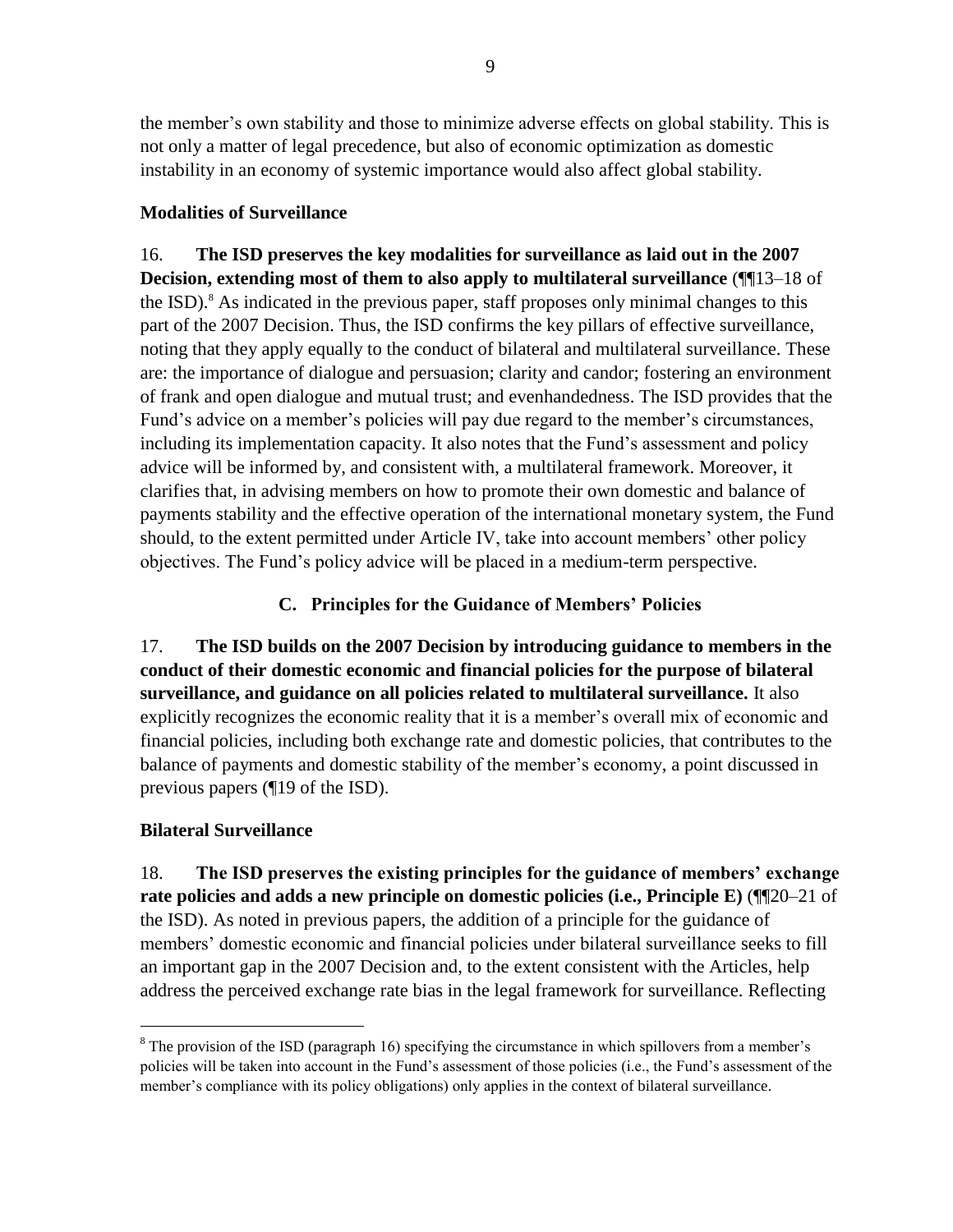the asymmetry that exists in Article IV Section 1 itself, the proposed new principle is cast in terms of "best efforts" in light of the "soft" nature of members' obligations respecting the conduct of domestic economic and financial policies. Moreover, in response to concerns expressed in the previous Board discussions that the illustrative Principle E provided in that paper might be interpreted as expanding members' obligations, the ISD proposes the following revised language: "A member should seek to avoid domestic economic and financial policies that give rise to domestic instability."<sup>9</sup> As discussed above, these revisions clarify that members' obligations with respect to their domestic policies are limited to the promotion of their own domestic stability. In line with the previous paper, the proposed ISD retains the list of indicators that provides additional guidance on assessing members' compliance with their obligations (¶22 of the ISD).

#### **Multilateral Surveillance**

19. **For the purpose of multilateral surveillance, the ISD encourages members to implement policies conducive to the effective operation of the international monetary system** (¶23 of the ISD). In line with the illustrative language in the previous paper, the ISD includes a provision recognizing that a member's policies may have a significant impact on other members and on global economic and financial stability. It encourages members to implement policies that, in themselves or in combination with the policies of other members, are conducive to the effective operation of the international monetary system. It notes that such encouragement is provided "beyond members' obligations", explicitly recognizing that the new provision does not in any way amount to an expansion of members' obligations.<sup>10</sup> As discussed earlier in this paper, to the extent that a member is promoting its own stability, a member cannot be required to change its policies to better support the effective operation of the international monetary system.

#### **D. Procedures for Surveillance**

#### **Article IV Consultations**

 $\overline{a}$ 

20. **The ISD makes Article IV consultations a vehicle for both bilateral and multilateral surveillance** (¶26 of the ISD). With regard to bilateral surveillance, Article IV consultations would continue to assess a member's compliance with its obligations under

 $9$  The previous Board paper included the following illustrative language: "A member should seek to avoid domestic economic and financial policies that result in external instability."

 $10$  As noted above, the only obligations to which members are subject in the context of multilateral surveillance is a procedural obligation to consult with the Fund and to provide information. As discussed in earlier Board papers, Article VIII, Section 5 authorizes the Fund to require members to provide it with such information as the Fund deems necessary for its activities. Under this provision, the Fund may, by Executive Board decision, require members (either all members or individual members) to provide information that it needs for multilateral surveillance. See *[The Fund's Mandate—The Legal Framework](http://www.imf.org/external/np/pp/eng/2010/022210.pdf)*.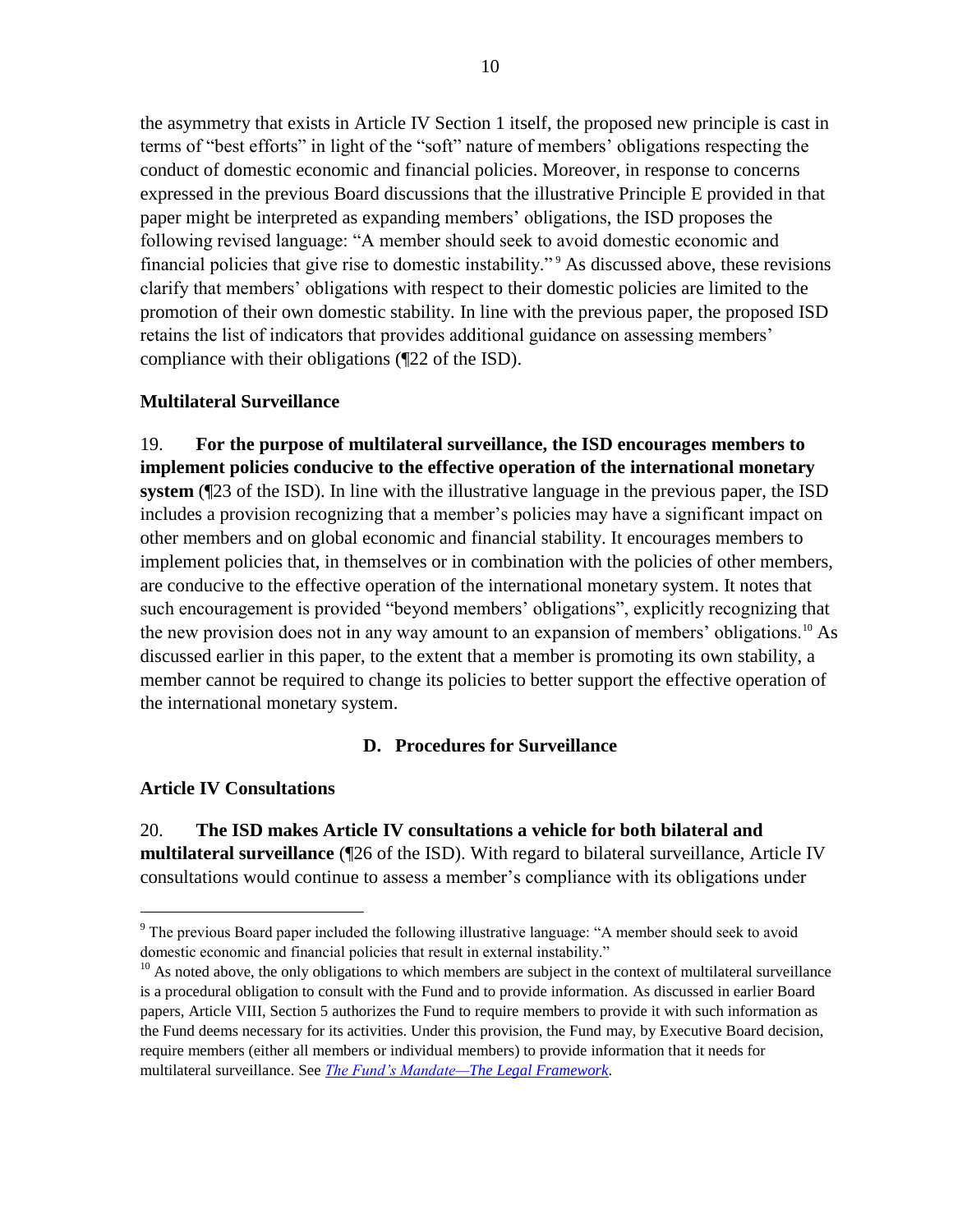Article IV Section 1 and therefore the contribution of the member's policies to its *own* balance of payments and domestic stability. In particular, the proposed ISD retains the 2007 Decision's emphasis on exchange rate policies which, under Article IV Section 3, are subject to "firm" surveillance. In addition, through a new multilateral surveillance component, Article IV consultations would also focus on spillovers from policies of individual members that may significantly influence the effective operation of the international monetary system, for example by undermining global economic and financial stability. Thus, outward spillovers arising from an individual member's policies, irrespective of the type of economic or financial policy from which they stem or the channels through which they transmit, could be discussed in Article IV consultations even if they fall outside the scope of bilateral surveillance (i.e., because they do not undermine domestic stability). The policies of members that may be relevant for the purpose of multilateral surveillance include exchange rate, monetary, fiscal, and financial sector policies and policies on capital flows.

21. **To ensure that Article IV consultations remain focused, the concrete topics for discussion will need to be carefully chosen and prioritized.** Following the adoption of the ISD, guidance to staff would be developed to help focus the consultations on the most significant issues relating to a member's stability and global stability. Analyses of global risks and policy spillovers from the Fund's multilateral surveillance products, along with the internal review process, will play a key role in selecting topics for Article IV consultations. Staff is also encouraged to exchange views on such topics with the authorities at an early stage of a consultation cycle. This will be important to ensure that Article IV discussions are not overburdened.

22. **The ISD does** *not* **change other aspects of the Article IV consultation procedures laid out in the 2007 Decision** ( $\P$ 27–29 of the ISD). The expectations on the lags between the end of staff discussions with the authorities and the Board completion of the Article IV consultations remain unchanged. Article IV consultations continue to comprehend the regular consultations under Articles VIII and XIV. In addition, staff does not propose any changes to paragraphs 19 and 20 of the 2007 Decision regarding ad hoc Article IV consultations, which remain a vehicle for bilateral surveillance only**.** 

## **Other Multilateral Surveillance Activities**

## *Periodic Reports on the International Monetary System*

23. **The ISD provides for the Fund's monitoring of global economic and financial developments and assessments of outlooks and risks** (¶30 of the ISD). Such assessments may take the form of the preparation by staff, for discussion by the Board, of regular or ad hoc reports tackling issues relevant for global stability and the effective operation of the international monetary system. In light of Directors' emphasis on the importance of preserving flexibility to accommodate changing circumstances, the proposed ISD does not prescribe any specific format for these assessments beyond retaining existing references to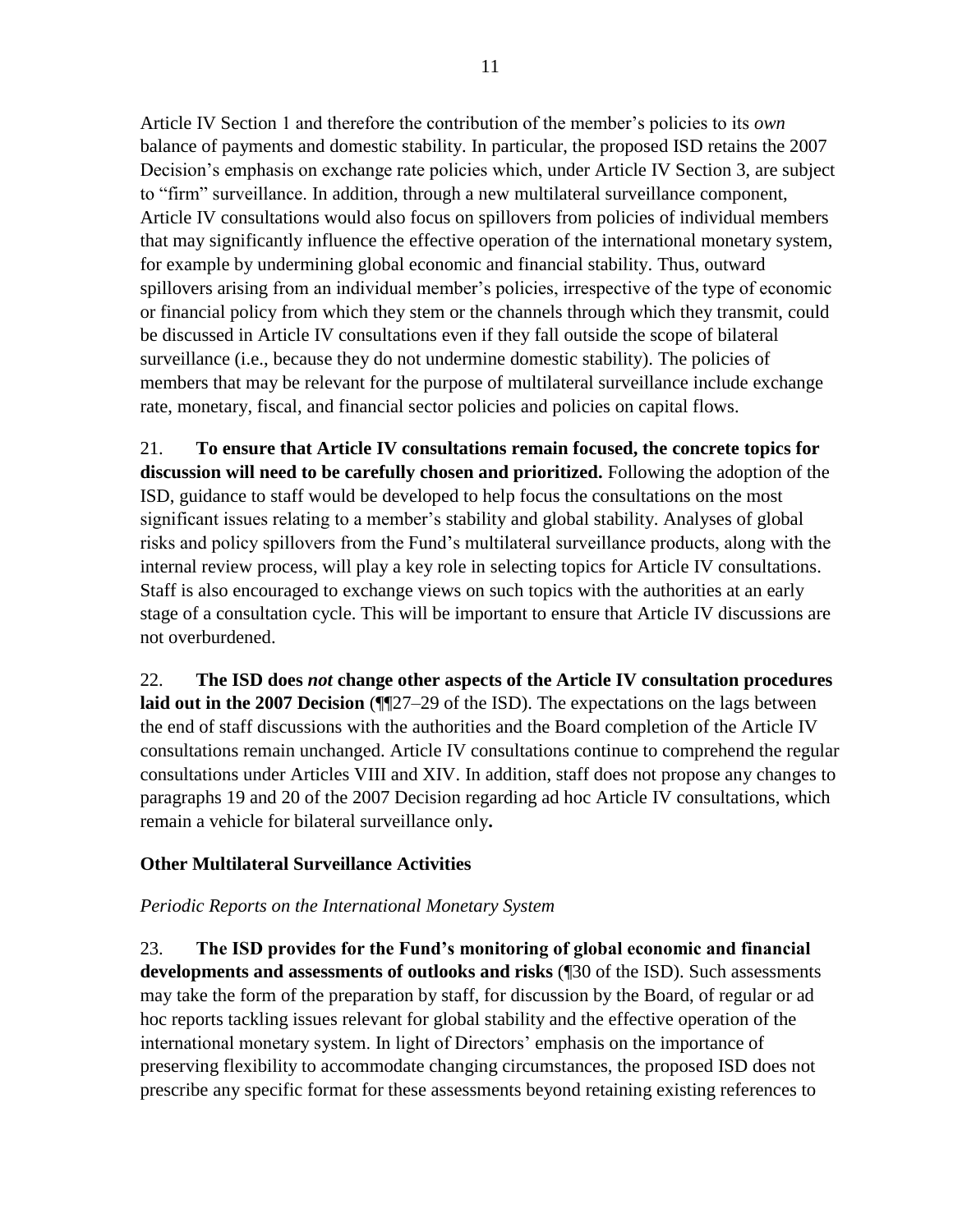the WEO from the 2007 Decision. The ISD also clarifies that the Managing Director may collaborate with other international bodies as necessary in the surveillance of the global economy.

## *Multilateral Consultations*

24. **The proposed ISD articulates a framework for the multilateral discussion of global issues requiring collective action** (¶¶31–33 of the ISD). Multilateral consultations may facilitate collective action or policy collaboration among a group of members to address systemic issues. While the ISD sets out a framework for such discussions, it seeks to respond to comments from Executive Directors by ensuring that the framework allows for flexibility in application. Therefore, the provisions on multilateral consultations have been streamlined compared with the illustrative language laid out in the previous paper.

25. **The proposed ISD sets out in general terms the key elements of the Fund's and members' roles and procedures under a multilateral consultation.** First, it clarifies that the Fund may initiate a multilateral consultation on an "as needed" basis. Specifically, when the Managing Director forms the view that there is a need for a multilateral consultation, she/he would recommend to the Board that such a consultation be held. The Board could then decide to initiate the multilateral consultation. Second, the proposed ISD clarifies that duplication with another forum such as the G-20 MAP would be avoided. Third, it states that the relevant members would be required to consult with the Fund in accordance with the Board decision to initiate the multilateral consultation. Fourth, it makes explicit that, while the Fund would serve as a facilitator for discussions, agreement on specific policy actions would be left to the relevant members. Finally, it states that the Board would conclude the multilateral consultation by formally considering the Managing Director's report. However, it does not specify any format for the report with a view to retaining flexibility.

## **Data Provision**

 $\overline{a}$ 

26. **Reflecting Directors' comments in the previous Board meeting, the ISD does not include a provision that would encourage members to voluntarily share data on relevant individual institutions.** However, it should be noted that the Articles of Agreement already allow the Fund to obtain such information from members on a voluntary basis.<sup>11</sup>

<sup>&</sup>lt;sup>11</sup> Under Article VIII, Section 5, the Fund may require a member to report any information it deems necessary for its activities, including surveillance. Although Article VIII, Section 5 (b) makes it clear that members are under no obligation to furnish information in such detail as to disclose the affairs of individuals or corporations, Article VIII Section 5 (c) clarifies that the Fund may obtain key financial sector information through voluntary agreements with members.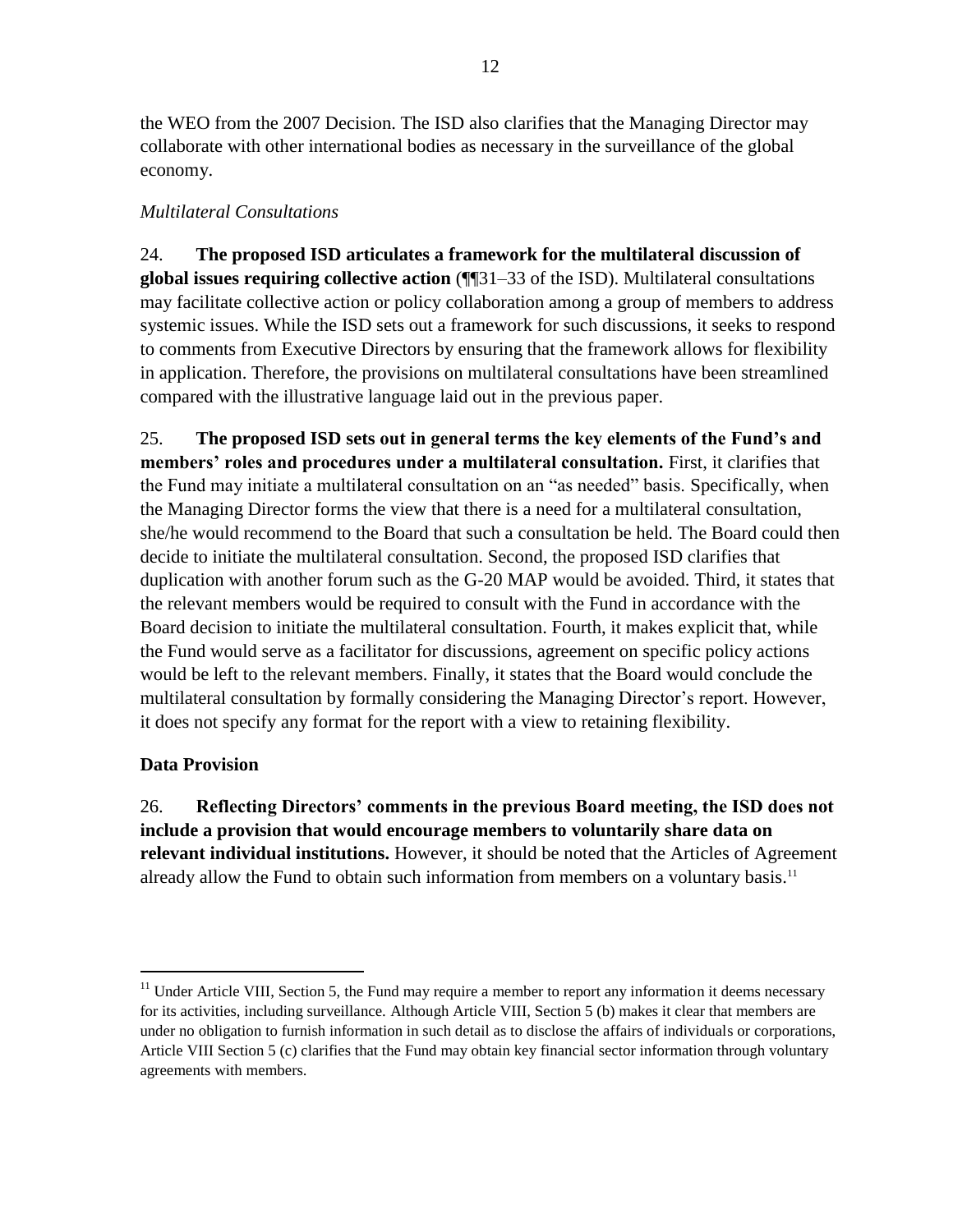#### **Transitional provisions**

#### 27. **Transitional arrangements need to be put in place to ensure the smooth**

**implementation of the ISD.** The ISD would become effective five months following its adoption by the Executive Board and, as of that date, the 2007 Decision on Bilateral Surveillance would be repealed. With respect to Article IV consultations, the ISD would apply to all consultations that have not been completed by the Executive Board before the effective date of the ISD. The five-month lag would allow time for developing guidance to staff on the implementation of the framework set forth in the ISD on time for missions to receive it at the preparatory stage of consultations that will be concluded under the new regime.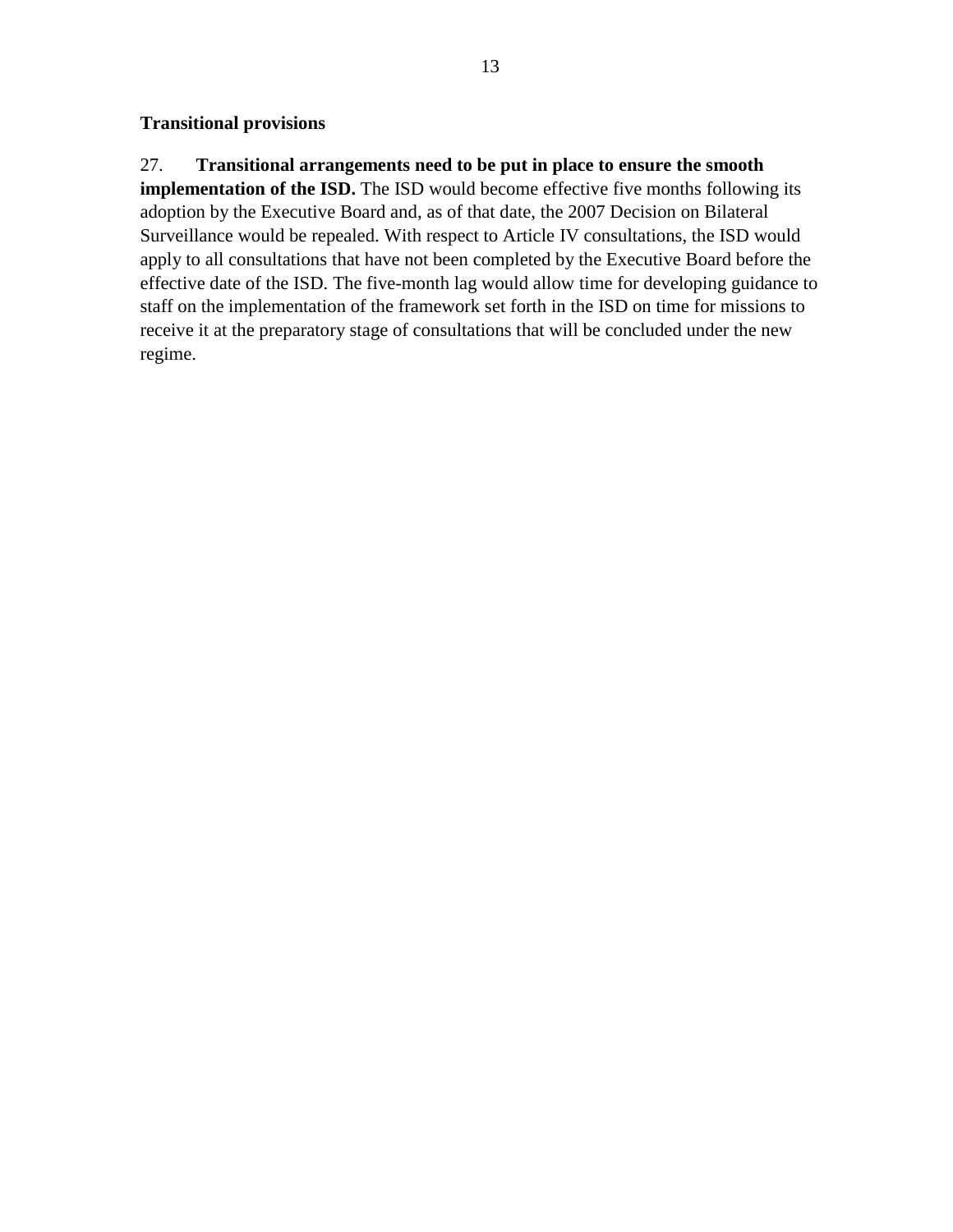#### **PROPOSED DECISION**

The following decision, which may be adopted by a majority of the votes cast, is proposed for adoption by the Executive Board:

1. The Executive Board adopts the Decision on Bilateral and Multilateral Surveillance set forth in Attachment I. The Decision on Bilateral and Multilateral Surveillance will become effective 5 months after the date on which the Decision is approved.

2. Decision 13919-(07/51), adopted June 15, 2007, as amended, (the  $"2007$  Surveillance Decision") is repealed as of the effective date of the Decision on Bilateral and Multilateral Surveillance.

3. The Decision on Bilateral and Multilateral Surveillance will apply to all Article IV consultations that have not been completed by the Fund before the effective date of the Decision.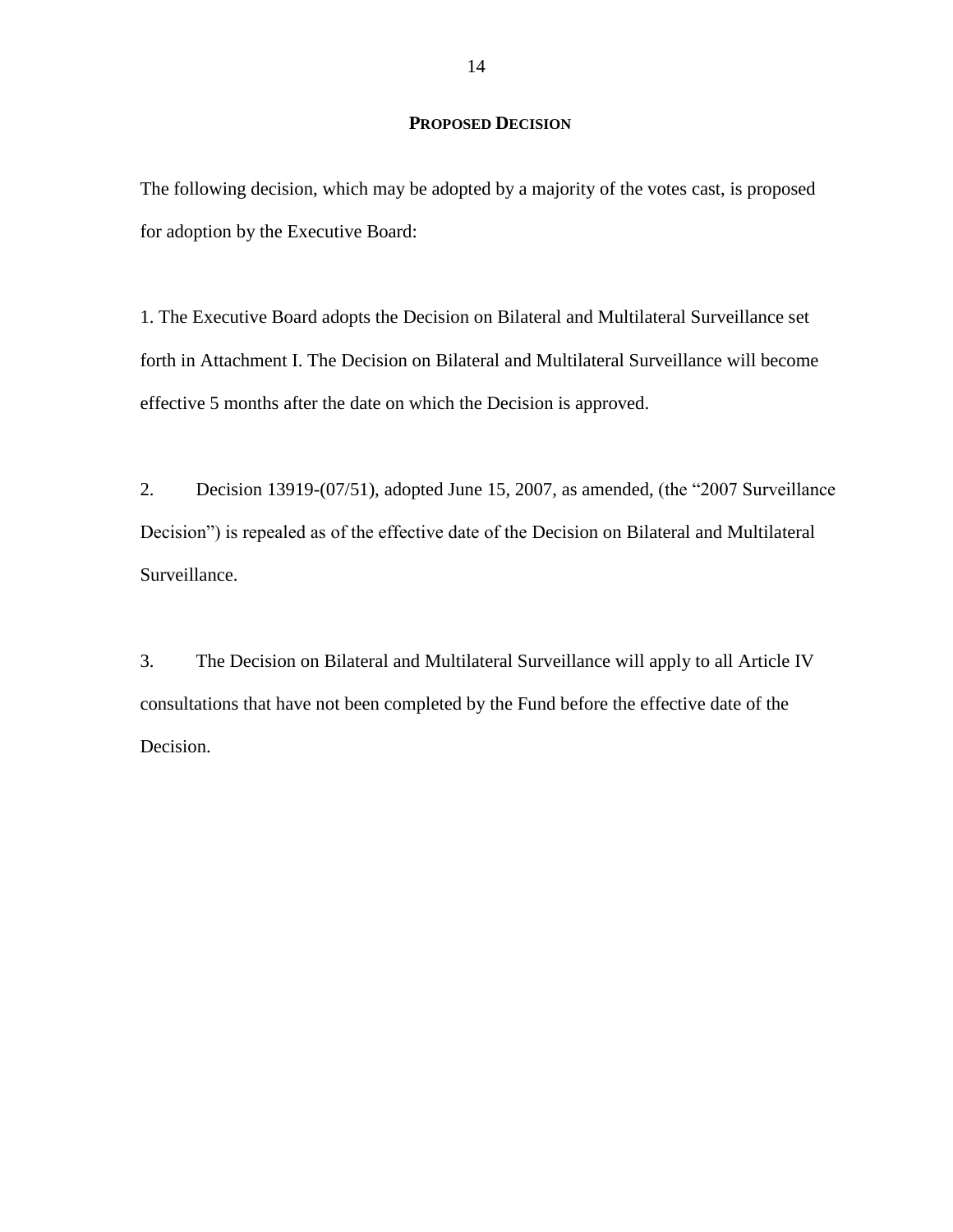#### **ATTACHMENT I. INTERNATIONAL MONETARY FUND Bilateral and Multilateral Surveillance Executive Board Decision—[ ]**

#### **Preamble**

Since the adoption in 2007 of the Decision entitled "Bilateral Surveillance over Members' *Policies*" (the "2007 Decision"), there have been significant developments in the global *economy that have highlighted the extent of trade and financial interconnections and integration and the potential benefits and risks of spillovers across national borders. In light of these developments and in recognition of the increasingly important international dimensions of surveillance and of cross-country spillovers, the Fund is of the view that better integrating bilateral and multilateral surveillance, including through the adoption of an integrated surveillance decision covering both activities, would play an important role in providing guidance to both the Fund and its members regarding their mutual responsibilities under Article IV. The Fund emphasizes that the guidance being provided to members in this Decision relates to the performance of their existing obligations under Article IV; no new obligations are created for members by this Decision. Moreover, the Fund recognizes that members have legitimate policy objectives that are beyond the scope of Article IV and, accordingly, beyond the scope of this Decision, although when adopting policies to achieve these objectives, members need to ensure that such policies are consistent with their obligations under Article IV. They are also encouraged to be mindful of the impact of such policies on the international monetary system.* 

*Part I of this Decision is designed to give guidance to the Fund in its conduct of bilateral and multilateral surveillance. This Decision does not, and cannot be construed or used to, expand or broaden the scope—or change the nature—of members' obligations under the Articles of Agreement, directly or indirectly. The principles for the guidance of members set forth in this Decision regarding their exchange rate and domestic economic and financial policies respect the domestic social and political policies of members and will be applied in a manner that pays due regard to the circumstances of members, and the need for evenhandedness in the practice of surveillance. Finally, looking forward, flexibility will be maintained to allow for the continued evolution of surveillance.*

- 1. This Decision provides guidance to the Fund in:
	- (a) its oversight over members' policies pursuant to Article IV, Sections 3 (a) and (b), including the Fund's exercise of firm surveillance over the exchange rate policies of members, (hereinafter referred to as "bilateral surveillance"); and,
	- (b) the exercise of its responsibility to oversee the international monetary system in order to ensure its effective operation pursuant to Article IV, Section 3 (a) (hereinafter referred to as "multilateral" surveillance).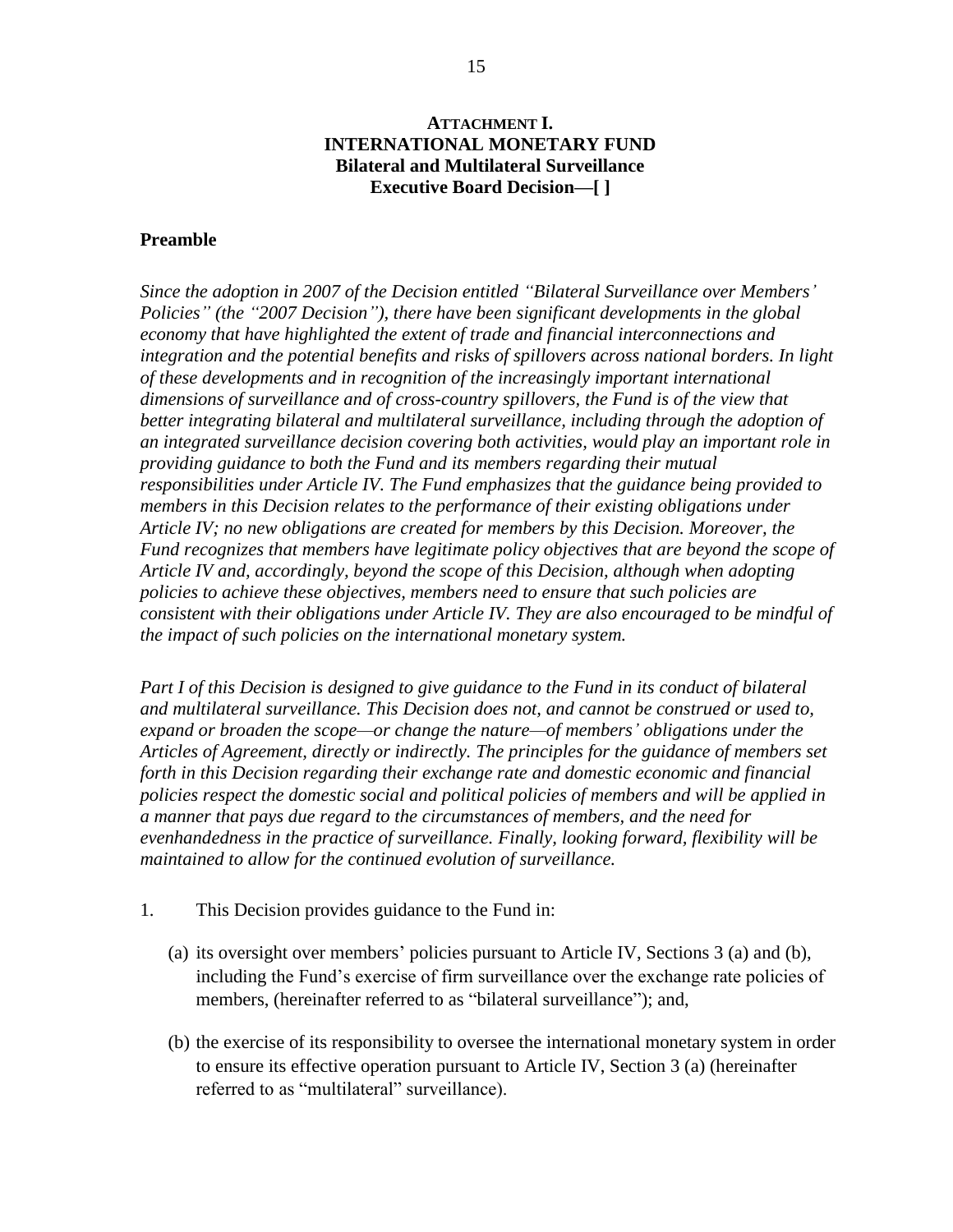This Decision also provides guidance to members in the conduct of their domestic economic and financial policies and their exchange rate policies.

2. Part I of this Decision sets out the scope and modalities of bilateral and multilateral surveillance. Part II establishes principles for the guidance of members in the conduct of their exchange rate policies and their domestic economic and financial policies for the purposes of ensuring compliance with their obligations under Article IV, Section 1; it also identifies certain developments which, in the Fund's assessment of a member's observance of the principles, would require thorough review and might indicate the need for discussion with the member. Beyond members' obligations under Article IV, Section 1, Part II also encourages members to consider the effects of their policies on the effective operation of the international monetary system. Part III sets out procedures for surveillance. Part IV makes provision for a review of this decision.

3. Fund surveillance over members' policies and over the international monetary system shall be adapted to the needs of the international monetary and financial system as they develop. The principles and procedures set out in this Decision, which apply to all members irrespective of their exchange arrangements and balance of payments positions, are not necessarily comprehensive and are subject to reconsideration by the Fund in the light of experience.

## **PART I - PRINCIPLES FOR THE GUIDANCE OF THE FUND IN ITS SURVEILLANCE**

## **A. The Scope of Surveillance**

4. Article IV, Section 3 requires the Fund to conduct both bilateral and multilateral surveillance. While these responsibilities are legally distinct, it is recognized that bilateral and multilateral surveillance are mutually supportive and reinforcing and, accordingly, need to be operationally integrated.

## (i) Bilateral surveillance

5. The scope of bilateral surveillance is determined by members' obligations under Article IV, Section 1. Members undertake under Article IV, Section 1 to collaborate with the Fund and other members to assure orderly exchange arrangements and to promote a stable system of exchange rates (hereinafter "systemic stability"). Systemic stability is most effectively achieved by each member adopting policies that promote its own balance of payments stability and domestic stability—that is, policies that are consistent with members' obligations under Article IV, Section 1 and, in particular, the specific obligations set forth in Article IV, Section 1, (i) through (iv). "Balance of payments stability" refers to a balance of payments position that does not, and is not likely to, give rise to disruptive exchange rate movements. Except as provided in paragraph 8 below, balance of payments stability is assessed at the level of each member.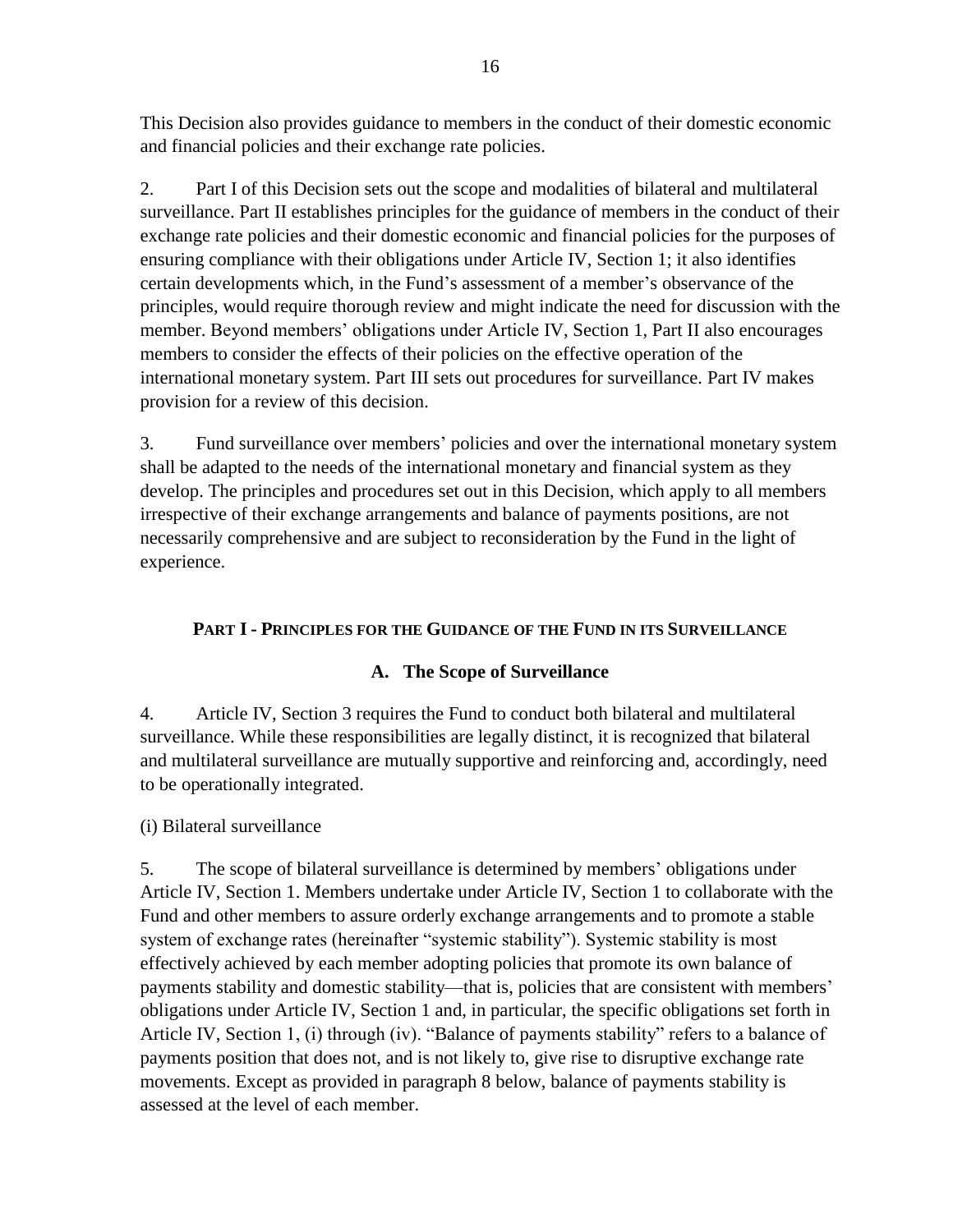6. In its bilateral surveillance, the Fund will focus on those policies of members that can significantly influence present or prospective balance of payments and domestic stability. The Fund will assess whether exchange rate policies are promoting balance of payments stability and whether domestic economic and financial policies are promoting domestic stability and advise the member on policy adjustments necessary for these purposes. Accordingly, exchange rate policies will always be the subject of the Fund's bilateral surveillance with respect to each member, as will monetary, fiscal, and financial sector policies (both their macroeconomic aspects and macroeconomically relevant structural aspects). Other policies will be examined in the context of surveillance only to the extent that they significantly influence present or prospective balance of payments or domestic stability.

7. In the conduct of their domestic economic and financial policies, members are considered by the Fund to be promoting balance of payments stability when they are promoting domestic stability—that is, when they (i) endeavor to direct their domestic economic and financial policies toward the objective of fostering orderly economic growth with reasonable price stability, with due regard to their circumstances, and (ii) seek to promote stability by fostering orderly underlying economic and financial conditions and a monetary system that does not tend to produce erratic disruptions. It is recognized that there may be circumstances where a member's domestic instability may give rise to systemic instability even in the absence of balance of payments instability. The Fund in its surveillance will assess whether a member's domestic policies are directed toward the promotion of domestic stability. While the Fund will always examine whether a member's domestic policies are directed toward keeping the member's economy operating broadly at capacity, the Fund will examine whether domestic policies are directed toward fostering a high rate of potential growth only in those cases where such high potential growth significantly influences prospects for domestic, and thereby balance of payments, stability. However, the Fund will not require a member that is complying with Article IV, Sections 1(i) and (ii) to change its domestic policies in the interests of balance of payments stability.

8. This Decision applies to members of currency unions, subject to the following considerations. Members of currency unions remain subject to all of their obligations under Article IV, Section 1 and, accordingly, each member is accountable for those policies that are conducted by union-level institutions on its behalf. In its surveillance over the policies of members of a currency union, the Fund will assess whether relevant policies implemented at the level of the currency union (including exchange rate and monetary policies) and at the level of members are promoting the balance of payments and domestic stability of the union and will advise on policy adjustments necessary for this purpose. In particular, the Fund will assess whether the exchange rate policies of the union are promoting its balance of payments stability, and whether domestic policies implemented at the level of the union are promoting the domestic, and thereby balance of payments, stability of the union. Because, in a currency union, exchange rate policies are implemented at the level of the union, the principles for the guidance of members' exchange rate policies and the associated indicators set out in paragraph 21 of this Decision only apply at the level of the currency union. With respect to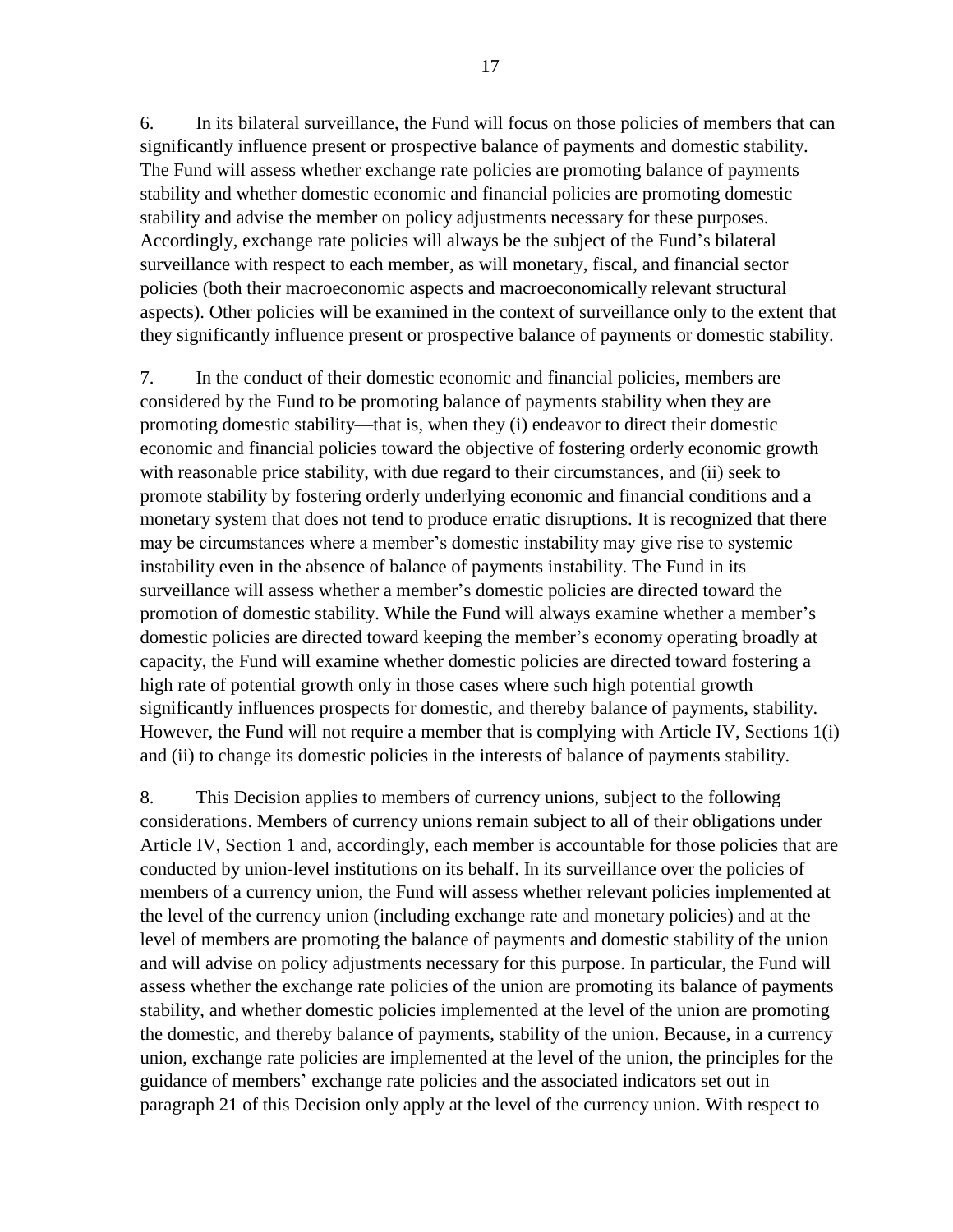the conduct of domestic policies implemented at the level of individual members, the Fund will assess whether a member of a currency union is promoting its own domestic stability and will consider the member to be promoting the balance of payments and domestic stability of the union when it is promoting its own domestic stability. In view of the importance of individual members' balances of payments for the domestic stability of the member and the balance of payments and domestic stability of the union, the Fund's assessment of the policies of a member of a currency union will always include an evaluation of developments in the member's own balance of payments.

#### (ii) Multilateral Surveillance

9. The scope of multilateral surveillance is determined by the obligation of the Fund under Article IV Section 3 (a) to oversee the international monetary system in order to ensure its effective operation. The international monetary system comprises: (a) the rules governing exchange arrangements between countries and the rates at which foreign exchange is purchased and sold; (b) the rules governing the making of payments and transfers for current international transactions between countries; (c) the rules governing the regulation of international capital movements; and (d) the arrangements under which international reserves are held, including official arrangements through which countries have access to liquidity through purchases from the Fund or under official currency swap arrangements.

10. The international monetary system is considered to be operating effectively when the areas its four elements govern do not exhibit symptoms of malfunction such as persistent significant current account imbalances, an unstable system of exchange rates including foreign exchange rate misalignment, volatile capital flows, or the excessive build up or depletion of reserves. It is recognized that, typically, the international monetary system may only operate effectively in an environment of global economic and financial stability, and that its effective operation contributes to such stability. Both global economic and financial stability and the effective operation of the international monetary system may be affected by, among other factors, members' own balance of payments and domestic stability, economic and financial interconnections among members' economies and potential spillovers from members' economic and financial policies through balance of payments and other channels.

11. Therefore, in its multilateral surveillance, the Fund will focus on issues that may affect the effective operation of the international monetary system, including (a) global economic and financial developments and the outlook for the global economy, including risks to global economic and financial stability, and (b) the spillovers arising from policies of individual members that may significantly influence the effective operation of the international monetary system, for example by undermining global economic and financial stability. The policies of members that may be relevant for this purpose include exchange rate, monetary, fiscal, and financial sector policies and policies respecting capital flows.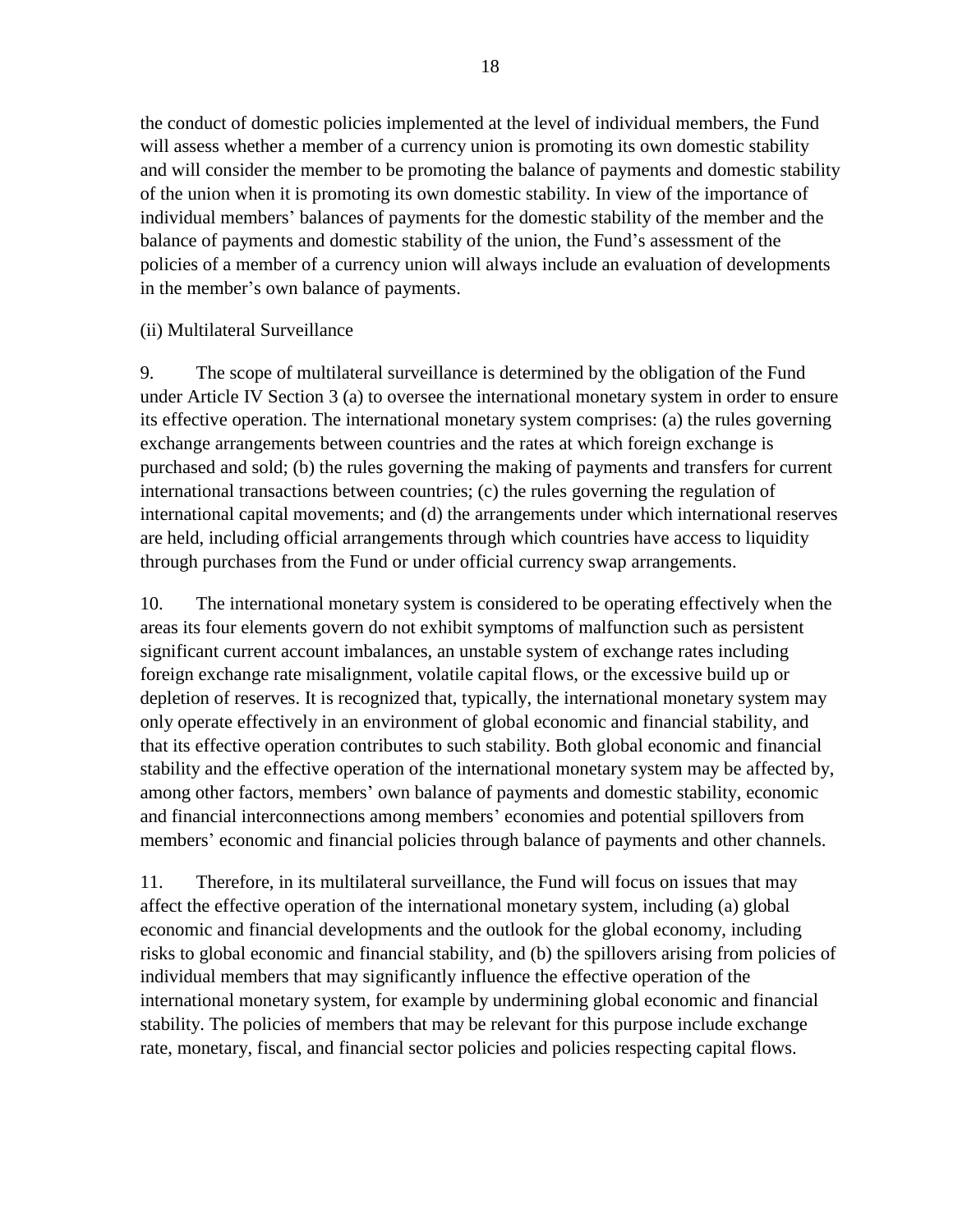12. In the context of multilateral surveillance, the Fund may not and will not require a member to change its policies in the interests of the effective operation of the international monetary system. It may, however, discuss the impact of members' policies on the effective operation of the international monetary system and may suggest alternative policies that, while promoting the member's own stability, better promote the effective operation of the international monetary system.

## **B. The Modalities of Surveillance**

13. The Fund's assessment of an individual member's policies and its advice to a member in the context of surveillance will be conducted in a manner that is consistent with the following modalities. Except where they are expressly limited in their application to bilateral surveillance, these modalities shall apply to policy discussions between the Fund and individual members whether they take place in the context of bilateral or multilateral surveillance.

14. Dialogue and persuasion are key pillars of effective surveillance. The Fund, in its surveillance over the policies of individual members, will clearly and candidly assess relevant economic developments, prospects, and policies of the member in question, and advise on these. Such assessments, advice and discussion of alternative policies are intended to assist that member in making policy choices, and to enable other members to discuss these policy choices with that member. The Fund will foster an environment of frank and open dialogue and mutual trust with each member and will be evenhanded across members, affording similar treatment to members in similar relevant circumstances.

15. The Fund's assessment of a member's policies and its advice on these policies will pay due regard to the circumstances of the member. This assessment and advice will be formulated within the framework of a comprehensive analysis of the general economic situation and economic policy strategy of the member, and will pay due regard to the member's implementation capacity. Moreover, in advising members on the manner in which they may promote their balance of payments and domestic stability and the effective operation of the international monetary system, the Fund shall, to the extent permitted under Article IV, take into account the member's other objectives.

16. The Fund's assessment of a member's policies and its advice to the member will be informed by, and be consistent with, a multilateral framework that incorporates relevant aspects of the global and regional economic environment, including exchange rates, international capital market conditions, and key linkages among members. In the context of bilateral surveillance, the Fund's assessment and advice will take into account the impact of a member's policies on other members to the extent that the member's policies undermine the promotion of its own balance of payments or domestic stability.

17. The Fund's assessment of a member's policies and its advice to a member will, to the extent possible, be placed in the context of an examination of the member's medium-term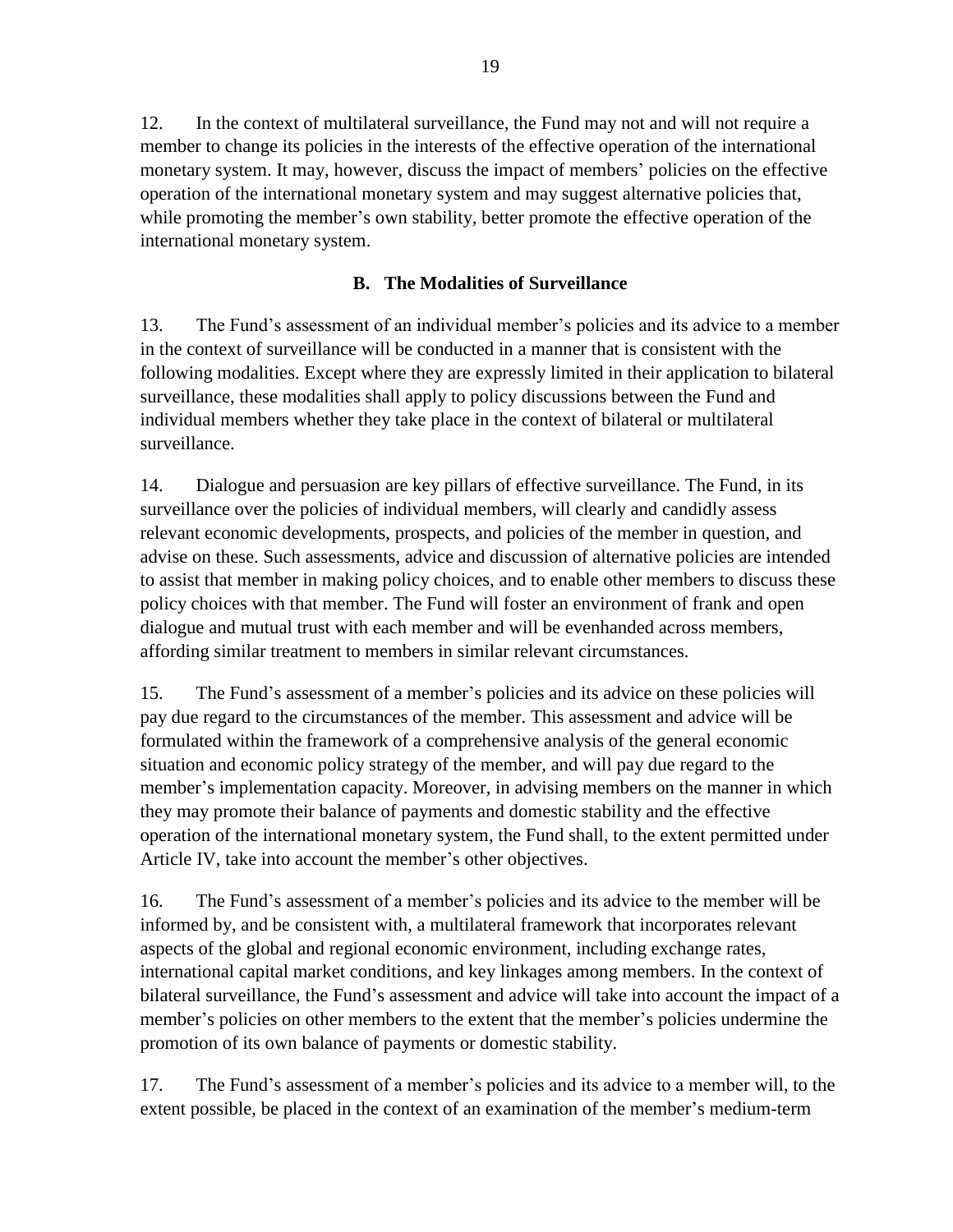objectives and the planned conduct of policies, including possible responses to the most relevant contingencies.

18. The Fund's assessment of a member's policies will always include an evaluation of the developments in the member's balance of payments, including the size and sustainability of capital flows, against the background of its reserves, the size and composition of its other external assets and its external liabilities, and its opportunities for access to international capital markets.

## **PART II - PRINCIPLES FOR THE GUIDANCE OF MEMBERS' POLICIES**

19. It is recognized that a member's overall mix of economic and financial policies, including both exchange rate and domestic policies, contributes to the members' balance of payments stability and may impact the stability of the international monetary system. Set out below are (i) principles that are adopted for the purposes of bilateral surveillance and that provide guidance to members in the conduct of their exchange rate policies and their domestic economic and financial policies; and (ii) guidance that is adopted for the purpose of multilateral surveillance and that provides encouragement to members in the conduct of economic and financial policies with a view to ensuring the effective operation of the international monetary system.

## (i) Bilateral surveillance

20. Principles A through D below are adopted pursuant to Article IV, Section 3 (b) and are intended to provide guidance to members in the conduct of their exchange rate policies in accordance with their obligations under Article IV, Section 1. Principle E is adopted pursuant to Article IV, Section 1 and is intended to provide guidance to members in the conduct of their domestic economic and financial policies. These Principles respect the domestic social and political policies of members. In applying these Principles, the Fund will pay due regard to the circumstances of members. Members are presumed to be implementing policies that are consistent with the Principles. When, in the context of surveillance, a question arises as to whether a particular member is implementing policies consistent with the Principles, the Fund will give the member the benefit of any reasonable doubt, including with respect to an assessment of fundamental exchange rate misalignment. In circumstances where the Fund has determined that a member is implementing policies that are not consistent with these Principles and is informing the member as to what policy adjustments should be made to address this situation, the Fund will take into consideration the disruptive impact that excessively rapid adjustment would have on the member's economy.

21. Principle A sets forth the obligation contained in Article IV, Section 1(iii); further guidance on its meaning is provided in the [Annex](http://www.imf.org/external/np/sec/pn/2007/pn0769.htm#annex) to this Decision. Principles B through E constitute recommendations rather than obligations of members. A determination by the Fund that a member is not following one of these recommendations would not create a presumption that that member is in breach of its obligations under Article IV, Section 1.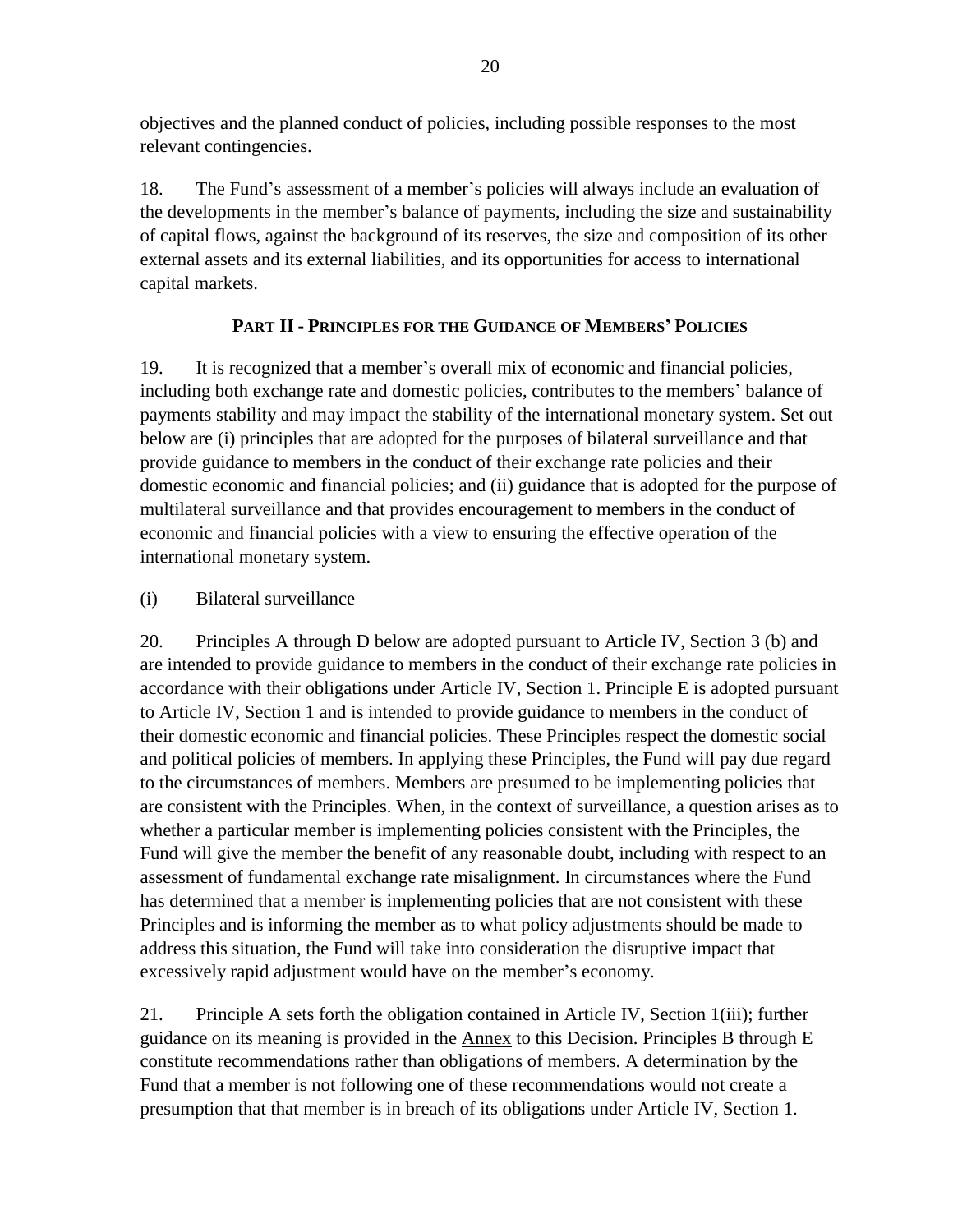A. A member shall avoid manipulating exchange rates or the international monetary system in order to prevent effective balance of payments adjustment or to gain an unfair competitive advantage over other members.

B. A member should intervene in the exchange market if necessary to counter disorderly conditions, which may be characterized *inter alia* by disruptive short-term movements in the exchange rate of its currency.

C. Members should take into account in their intervention policies the interests of other members, including those of the countries in whose currencies they intervene.

D. A member should avoid exchange rate policies that result in balance of payments instability.

E. A member should seek to avoid domestic economic and financial policies that give rise to domestic instability.

22. In its surveillance of the observance by members of the Principles set forth above, the Fund shall consider the following developments as among those which would require thorough review and might indicate the need for discussion with a member:

- (i) protracted large-scale intervention in one direction in the exchange market;
- (ii) official or quasi-official borrowing that either is unsustainable or brings unduly high liquidity risks, or excessive and prolonged official or quasi-official accumulation of foreign assets, for balance of payments purposes;
- (iii) (a) the introduction, substantial intensification, or prolonged maintenance, for balance of payments purposes, of restrictions on, or incentives for, current transactions or payments, or(b) the introduction or substantial modification for balance of payments purposes of restrictions on, or incentives for, the inflow or outflow of capital;
- (iv) the pursuit, for balance of payments purposes, of monetary and other financial policies that provide abnormal encouragement or discouragement to capital flows;
- (v) fundamental exchange rate misalignment;
- (vi) large and prolonged current account deficits or surpluses; and
- (vii) large external sector vulnerabilities, including liquidity risks, arising from private capital flows.

## (ii) Multilateral surveillance

23. Beyond members' obligations under Article IV Section 1, and recognizing that a member's policies may have a significant impact on other members and on global economic and financial stability, members are encouraged to implement external and domestic economic and financial policies that, in themselves or in combination with the policies of other members, are conducive to the effective operation of the international monetary system.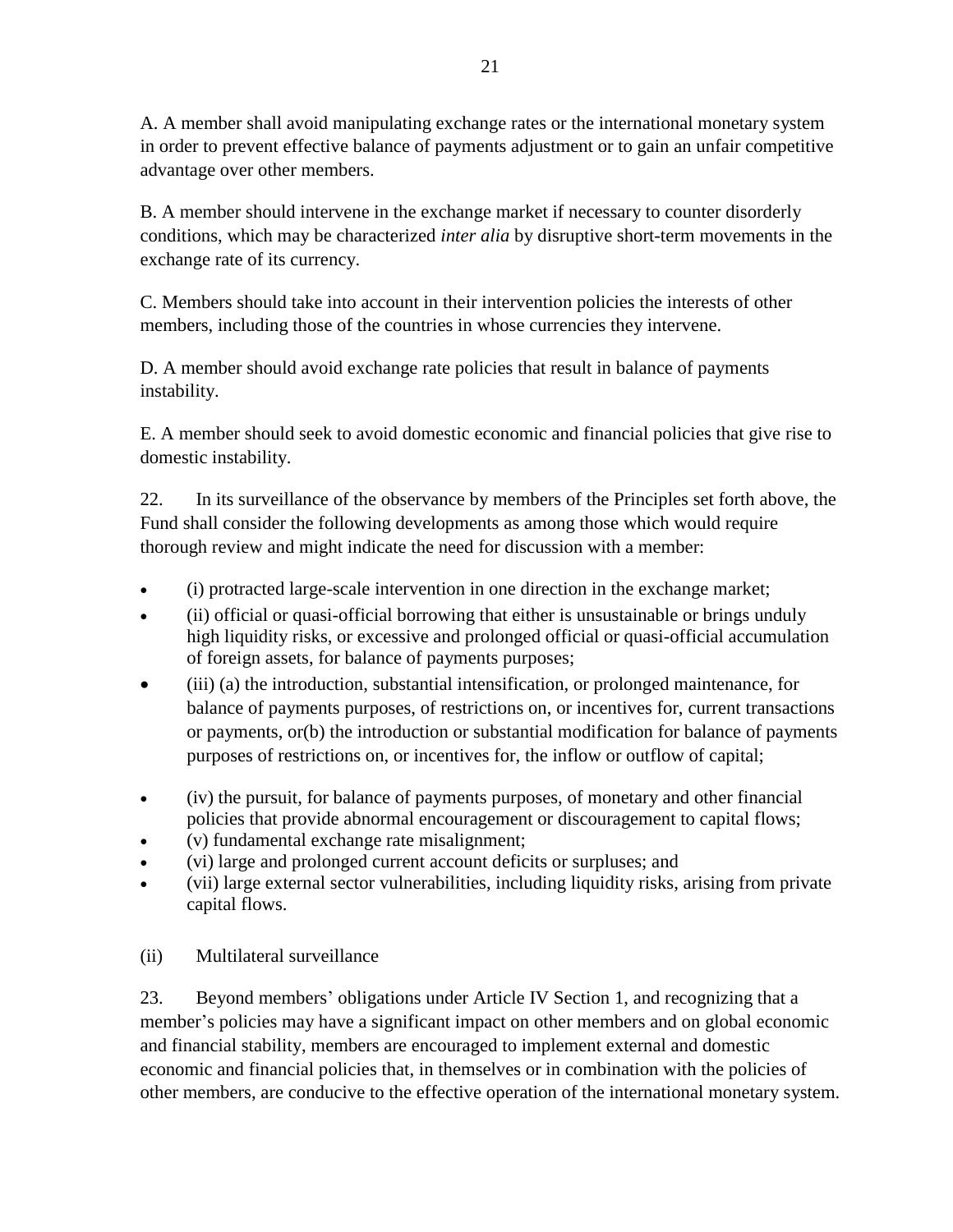#### **PART III - PROCEDURES FOR SURVEILLANCE**

24. In conducting surveillance, the Fund will make use of various procedures and will adapt these to changing circumstances. As described below, Article IV consultations with members serve as vehicles for both bilateral and multilateral surveillance, except for ad hoc consultations which are a vehicle for bilateral surveillance. Other procedures serve as vehicles for multilateral surveillance.

25. Each country that becomes a member of the Fund after the adoption of this decision shall, within thirty days of the date of its membership, notify the Fund in appropriate detail of the exchange arrangements it intends to apply in fulfillment of its obligations under Article IV, Section 1. Each member, regardless of its date of membership, shall notify the Fund promptly of any changes in its exchange arrangements.

## **A. Article IV Consultations**

26. Members shall consult with the Fund regularly under Article IV to enable the Fund to (i) assess members' compliance with their obligations under Article IV, Section 1 and, in particular, to exercise firm surveillance over the conduct of their exchange rate policies, and (ii) discuss with members the impact of their policies on the operation of the international monetary system. In principle, the consultations under Article IV shall comprehend the regular consultations under Articles VIII and XIV, and shall take place annually. They shall include consideration of the observance by members of the principles and guidance set forth in paragraphs 21 and 23 of this Decision as well as of a member's obligations under Article IV, Section 1. In addition, they shall include a discussion of the spillover effects of a member's exchange rate and domestic economic and financial policies that may significantly influence the effective operation of the international monetary system, for example by undermining global economic and financial stability.

27. It is expected that no later than sixty-five days after the termination of discussions between the member and the staff, the Executive Board will reach conclusions and thereby complete the consultation under Article IV, except in the case of consultations with members eligible for financing under the Poverty Reduction and Growth Trust established by Decision No. 8759- (87/176), ESAF, as amended, where it is expected that the Executive Board will reach conclusions no later than three months from the termination of discussions between the member and the staff.

## **B. Bilateral Surveillance – Ad hoc Article IV Consultations**

28. The Managing Director shall maintain close contact with members in connection with their exchange arrangements and their policies under Article IV, Section 1, and will be prepared to discuss on the initiative of a member important changes that it contemplates in its exchange arrangements or its policies.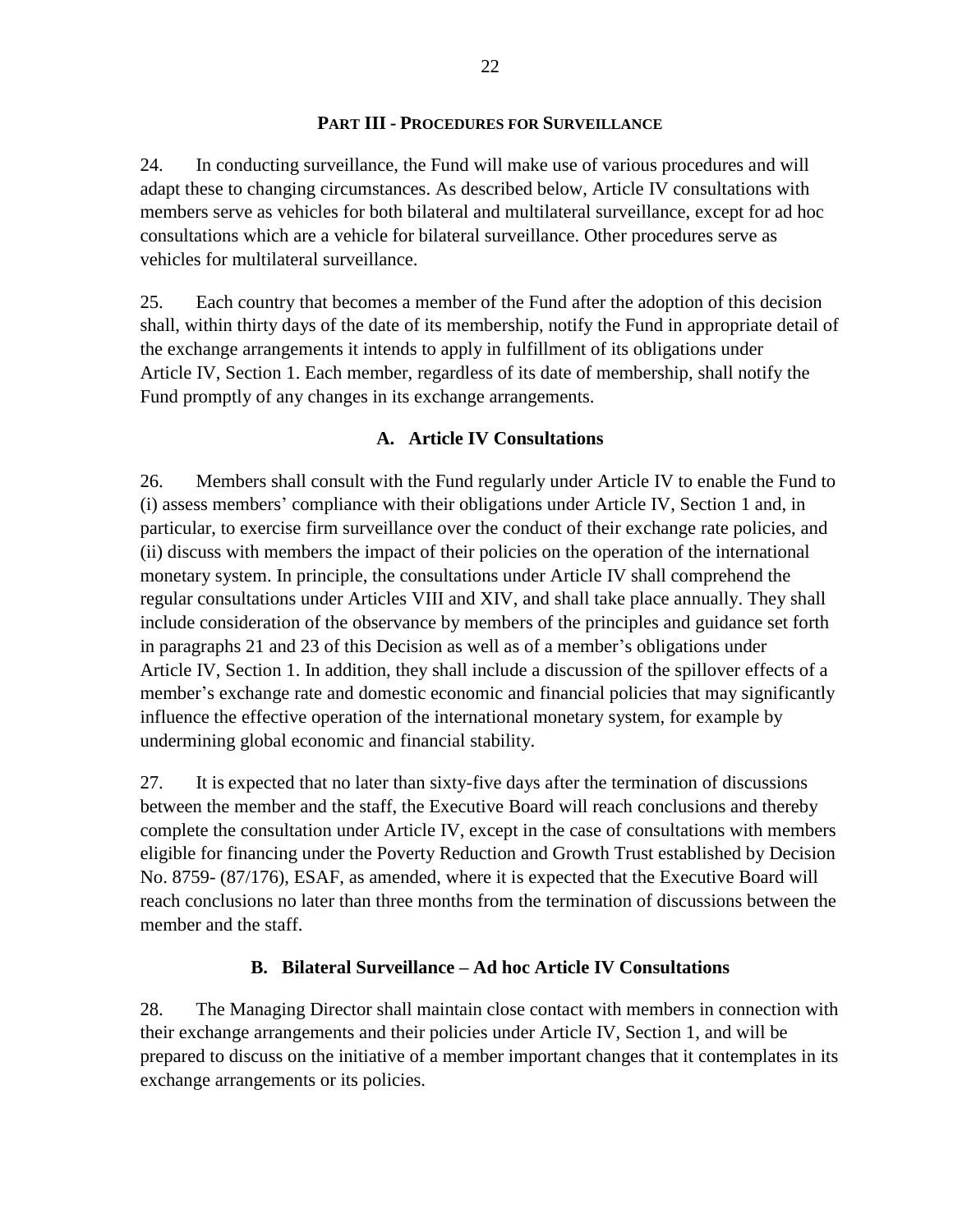29. (a) Whenever the Managing Director considers that important economic or financial developments are likely to affect a member's exchange rate policies or the behavior of the exchange rate of its currency, the Managing Director shall initiate informally and confidentially a discussion with the member. After such discussion the Managing Director may report to the Executive Board or informally advise the Executive Directors and, if the Executive Board considers it appropriate, an ad hoc Article IV consultation between the member and the Fund shall be conducted in accordance with the procedure set out in subparagraph (b) below.

(b) A staff report will be circulated to the Executive Directors under cover of a note from the Secretary specifying a tentative date for Executive Board discussion which will be at least 15 days later than the date upon which the report is circulated. The Secretary's note will also set out a draft decision taking note of the staff report and completing the ad hoc consultation without discussion or approval of the views contained in the report; the decision will be adopted upon the expiration of the twoweek period following the circulation of the staff report to the Executive Directors unless, within such period, there is a request from an Executive Director or decision of the Managing Director to place the report on the agenda of the Executive Board. If the staff report is placed on the agenda, the Executive Board will discuss the report and will reach conclusions which will be reflected in a summing up.

(c) Unless otherwise decided by the Executive Board, the conduct of an ad hoc consultation with a member will not affect the consultation cycle applicable to the member or the deadline for completion of the next consultation with the member.

## **C. Other Multilateral Surveillance Activities**

(i) Periodic Reports on the International Monetary System

30. The Fund will assess all issues relevant for the effective operation of the international monetary system, as described in paragraph 11 of this Decision. These assessments may take the form of periodic or ad hoc reports produced by staff for discussion by the Executive Board. In particular, broad developments in exchange rates will be reviewed periodically by the Fund, inter alia in discussions of the international adjustment process within the framework of the World Economic Outlook. The Fund will continue to conduct consultations in preparing for these discussions. In order to inform the Fund's oversight of the operation of the international monetary system, the Managing Director may collaborate with other international bodies in conducting assessments of relevant issues.

#### (ii) Multilateral Consultations

31. Whenever the Managing Director considers that an issue has arisen in a policy area or a member country that may affect the effective operation of the international monetary system, and that requires collaboration among members that is not already effectively taking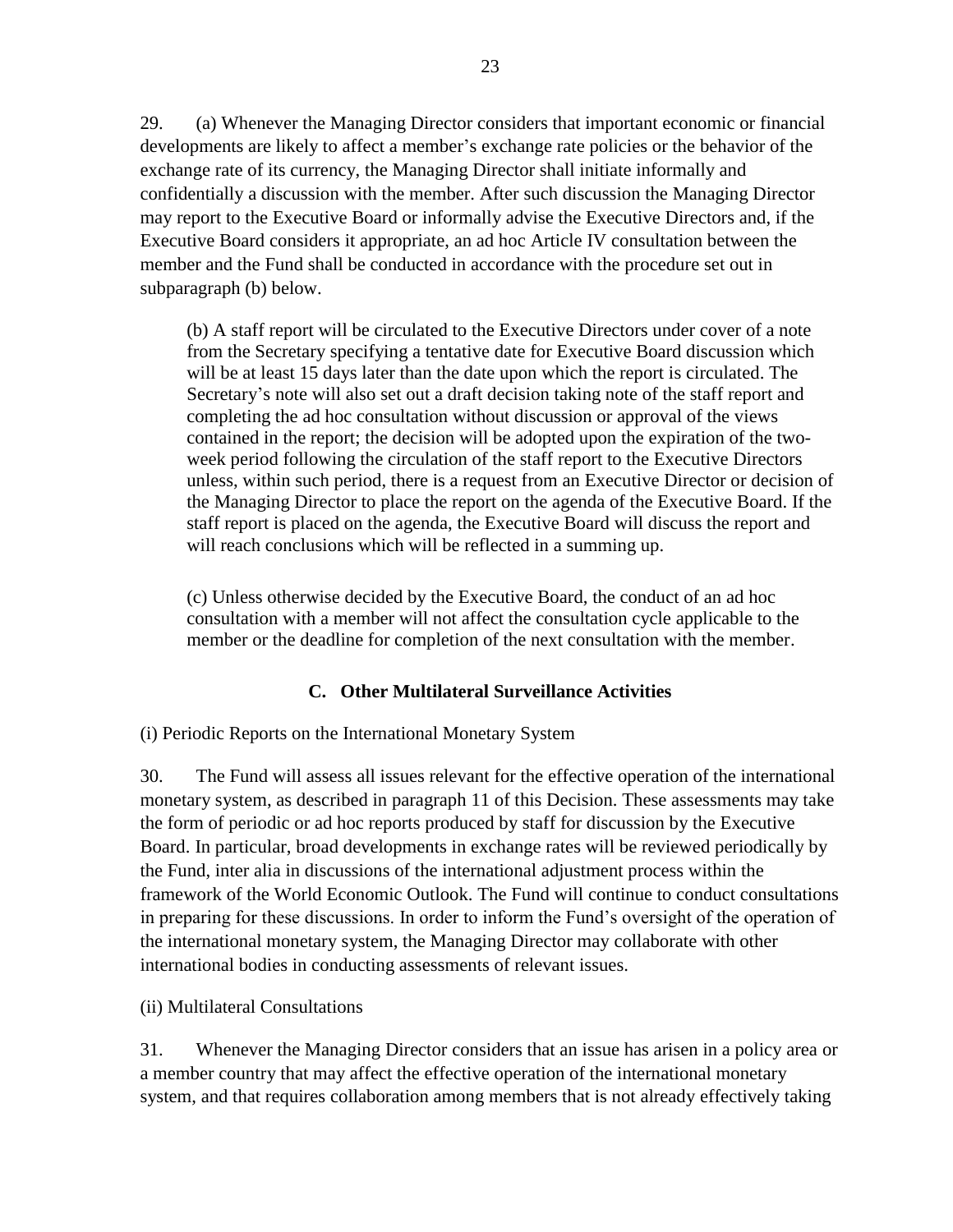place in another forum in which the Fund is a party, the Executive Board may decide, upon the Managing Director's recommendation that a multilateral consultation will be held. Members shall consult with the Fund in a manner that is consistent with the decision of the Executive Board.

32. A multilateral consultation will consist of discussions between Fund staff and management and officials of relevant member countries. The Fund will facilitate discussions among participating members and encourage them to agree on policy adjustments that will promote the effective operation of the international monetary system. In these discussions, the Fund will provide analysis and propose policy options that participating members may adopt, and may advise on the effect of different combinations of policy adjustments.

33. After the conclusion of these discussions, the Managing Director will report to the Executive Board on the discussions, any agreed policy adjustments and their impact on the participating members and the operation of the international monetary system. The Executive Board will conclude the multilateral consultation with the formal consideration of this report.

## **PART IV - REVIEW**

34. It is expected that the Fund will review this Decision and its general implementation at intervals of three years, and at such other times as consideration of such matters may be placed on the agenda of the Executive Board.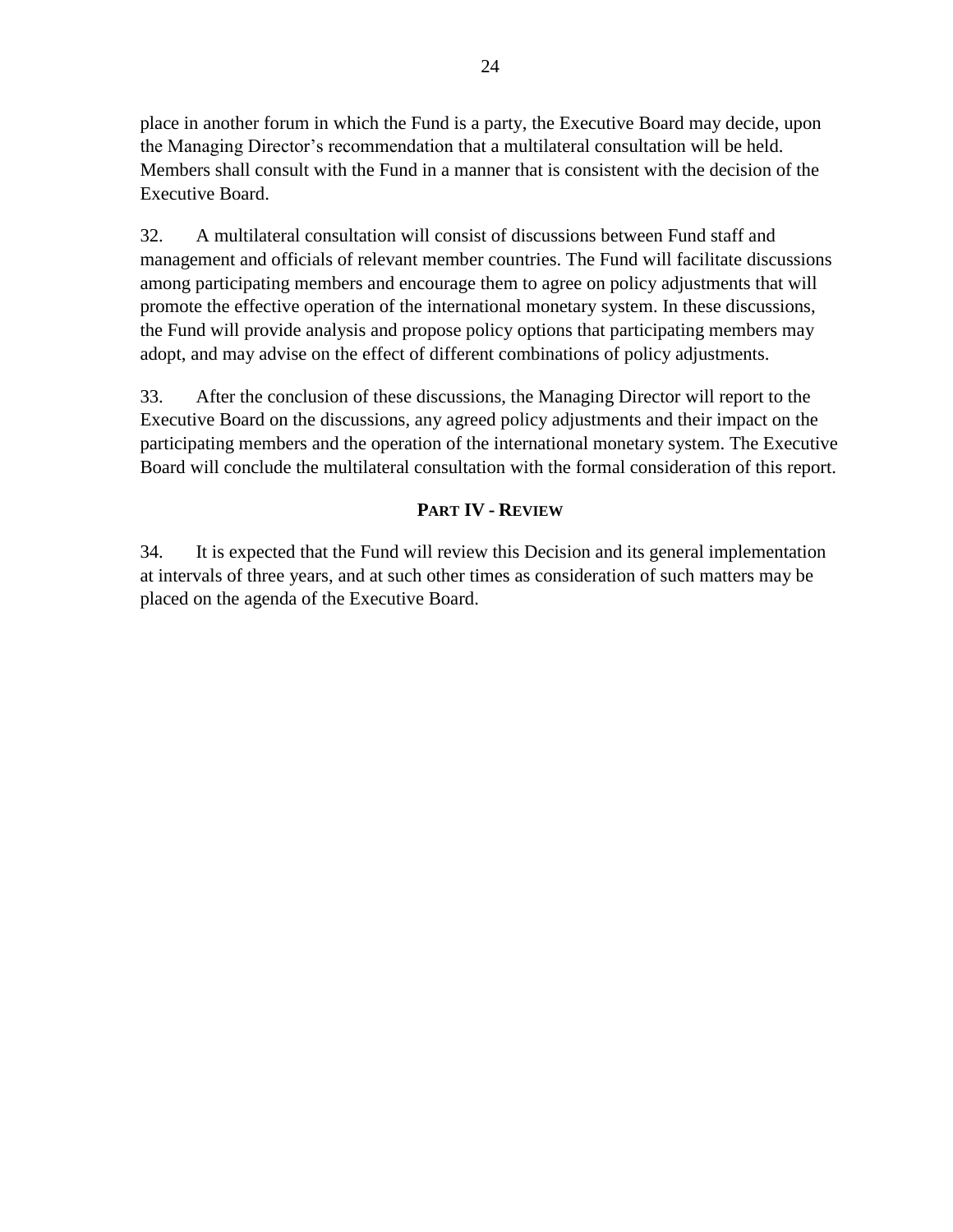#### **ANNEX**

#### **Article IV, Section 1(iii) and Principle A**

1. Article IV, Section 1 (iii) of the Fund's Articles provides that members shall "avoid" manipulating exchange rates or the international monetary system in order to prevent effective balance of payments adjustment or to gain an unfair competitive advantage over other members." The language of this provision is repeated in Principle A contained in Part II of this Decision. The text set forth below is designed to provide further guidance regarding the meaning of this provision.

2. A member would only be acting inconsistently with Article IV, Section 1(iii) if the Fund determined both that: (a) the member was manipulating its exchange rate or the international monetary system and (b) such manipulation was being carried out for one of the two purposes specifically identified in Article IV, Section 1(iii).

(a) "Manipulation" of the exchange rate is only carried out through policies that are targeted at—and actually affect—the level of an exchange rate. Moreover, manipulation may cause the exchange rate to move or may prevent such movement.

(b) A member that is manipulating its exchange rate would only be acting inconsistently with Article IV, Section 1(iii) if the Fund were to determine that such manipulation was being undertaken "in order to prevent effective balance of payments adjustment or to gain an unfair competitive advantage over other members." In that regard, a member will only be considered to be manipulating exchange rates in order to gain an unfair competitive advantage over other members if the Fund determines both that:  $(A)$  the member is engaged in these policies for the purpose of securing fundamental exchange rate misalignment in the form of an undervalued exchange rate and (B) the purpose of securing such misalignment is to increase net exports.

3. It is the responsibility of the Fund to make an objective assessment of whether a member is observing its obligations under Article IV, Section 1 (iii), based on all available evidence, including consultation with the member concerned. Any representation made by the member regarding the purpose of its policies will be given the benefit of any reasonable doubt.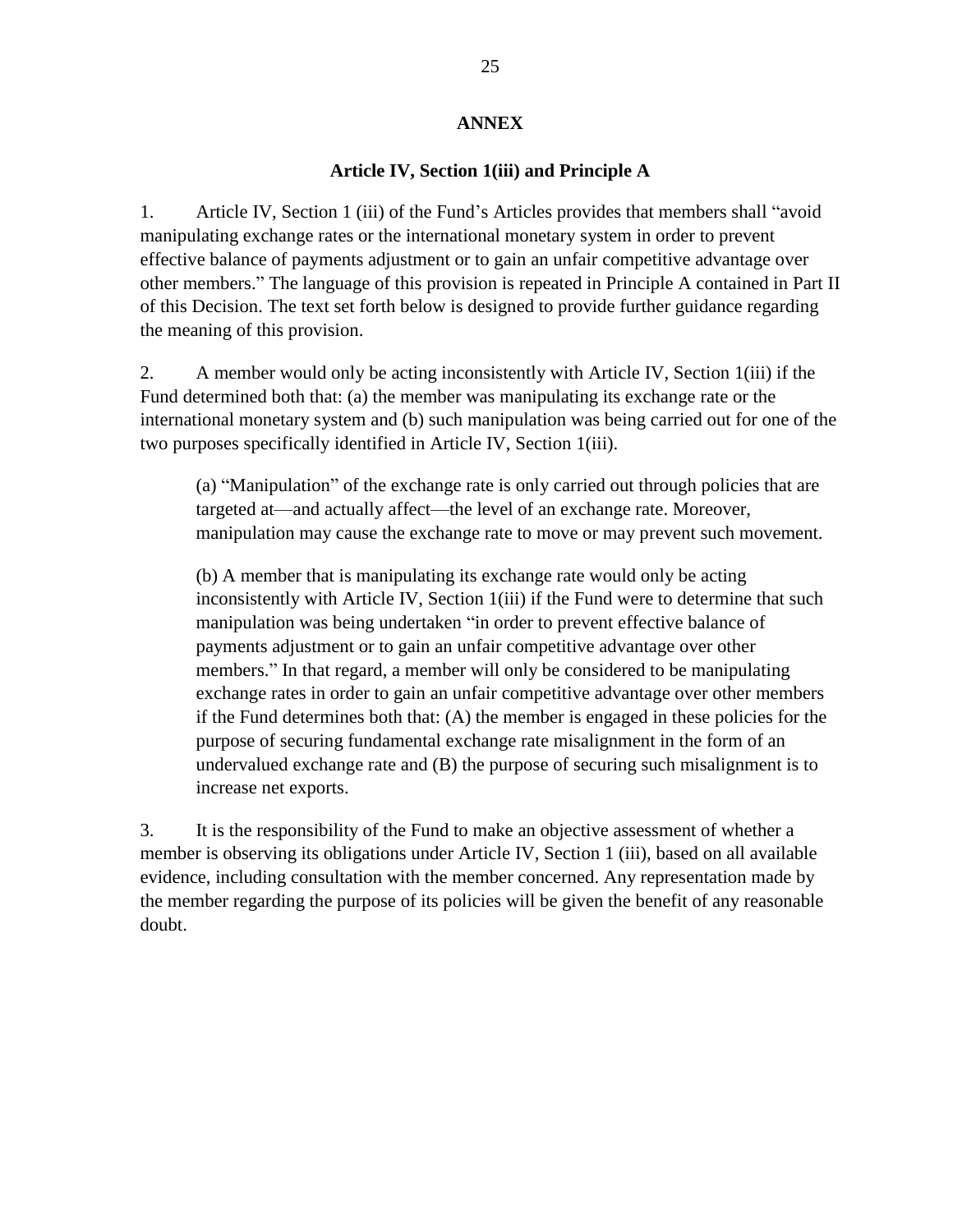#### **ATTACHMENT II. DRAFT INTEGRATED SURVEILLANCE DECISION REDLINE VERSION AGAINST THE 2007 DECISION**

#### **INTERNATIONAL MONETARY FUND Bilateral and Multilateral Surveillance over Members' Policies**

#### **Executive Board Decision—June 15, 2007 [as subsequently amended—[ ]**

#### **Preamble**

*Since the adoption in 19772007 of the Decision entitled "Bilateral Surveillance over Exchange RateMembers' Policies" (the "19772007 Decision"), there have been significant developments in the global economy, characterized by growing that have highlighted the extent of trade and financial interconnections and integration and the potential benefits and risks of spillovers across national borders. In light of these developments and in recognition of the increasingly important international dimensions of surveillance and of cross-country spillovers, the Fund is of the view that, by incorporating existing best practice in the area of surveillance, an update of the 1977 Decision better integrating bilateral and multilateral surveillance, including through the adoption of an integrated surveillance decision covering both activities, would play an important role in providing guidance to both the Fund and its members regarding their mutual responsibilities under Article IV. The Fund emphasizes that the guidance being provided to members in this Decision relates to the performance of their existing obligations under Article IV; no new obligations are created for members by this Decision. Moreover, the Fund recognizes that members have legitimate policy objectives that are beyond the scope of Article IV and, accordingly, beyond the scope of this Decision, although when adopting policies to achieve these objectives, members need to ensure that such policies are consistent with their obligations under Article IV. They are also encouraged to be mindful of the impact of such policies on the international monetary system.* 

*Part I of this Decision is designed to give guidance to the Fund in its exercise of conduct of bilateral and multilateral surveillance; Part I of this. This Decision does not, and cannot be construed or used to, expand or broaden the scope—or change the nature—of members' obligations under the Articles of Agreement, directly or indirectly. The principles for the guidance of members set forth in this Decision regarding their exchange rate and domestic economic and financial policies respect the domestic social and political policies of members and will be applied in a manner that pays due regard to the circumstances of members, and the need for evenhandedness in the practice of surveillance. Finally, looking forward, flexibility shouldwill be maintained to allow for the continued evolution of surveillance.*

This Decision provides guidance to the Fund in: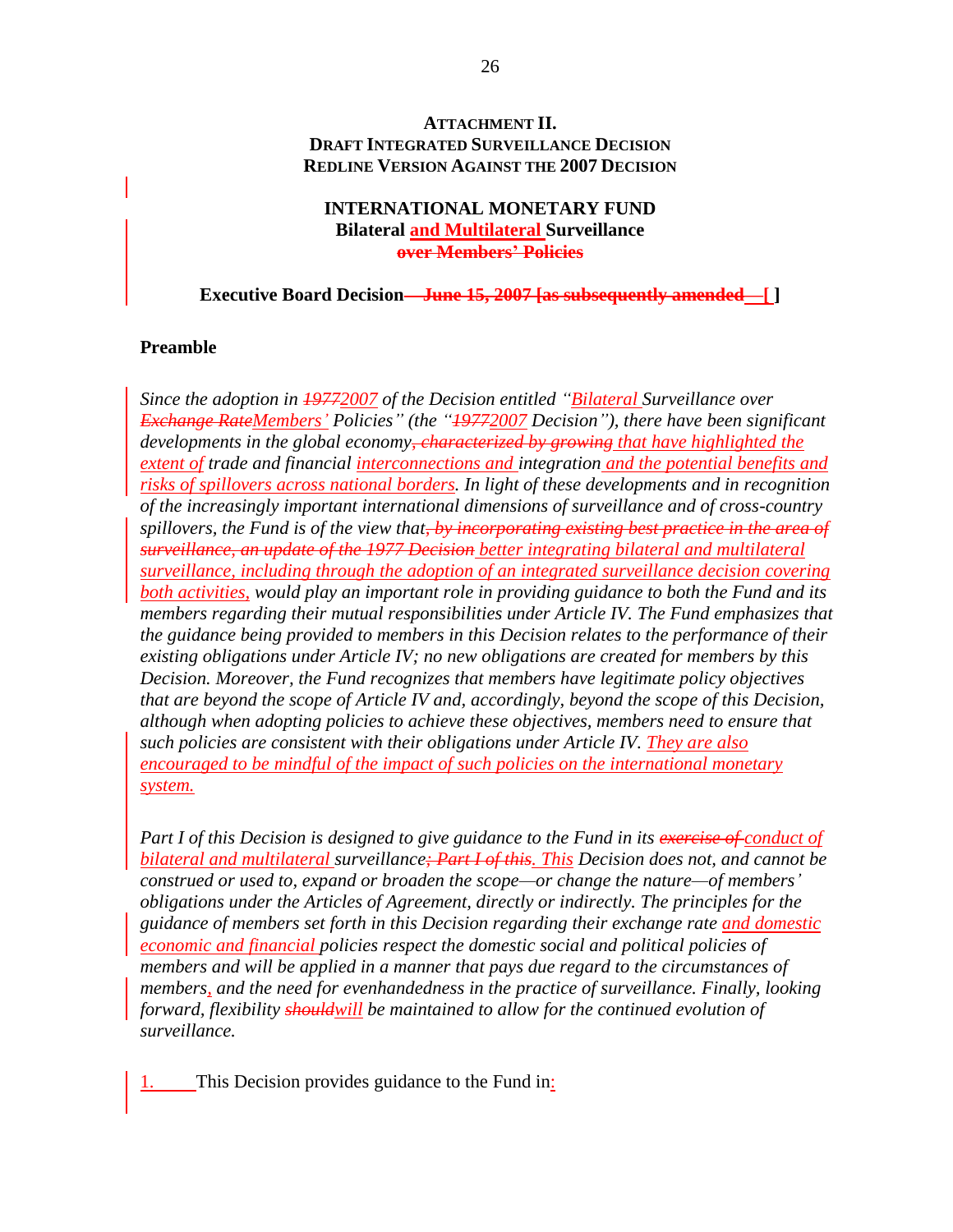- (a) its oversight over members' policies pursuant to Article IV, Sections 3 (a) and (b), and guidance to members inincluding the conductFund's exercise of their firm surveillance over the exchange rate policies pursuant to Article IV, Section 3 (b). It does not deal directly with the Fund's of members, (hereinafter referred to as "bilateral surveillance"); and,
- $(a)(b)$  the exercise of its responsibility to oversee the international monetary system in order to ensure its effective operation, referred pursuant to in-Article IV, Section 3  $(a)$ .) (hereinafter referred to as "multilateral" surveillance).

This Decision also provides guidance to members in the conduct of their domestic economic and financial policies and their exchange rate policies.

1. 2. Part I of this Decision sets out the scope and modalities of the Fund's oversight of members' obligations under Article IV, Section 1, including the Fund's exercise of firmbilateral and multilateral surveillance over the exchange rate policies of members (such oversight of members' obligations is hereinafter referred to as "bilateral surveillance").. Part II establishes principles for the guidance of members in the conduct of their exchange rate policies as requiredand their domestic economic and financial policies for the purposes of ensuring compliance with their obligations under Article IV, Section  $\frac{3}{2}$  (b); 1; it also identifies certain developments which, in the Fund's assessment of a member's observance of the principles, would require thorough review and might indicate the need for discussion with the member. Beyond members' obligations under Article IV, Section 1, Part II also encourages members to consider the effects of their policies on the effective operation of the international monetary system. Part III sets out procedures for surveillance. Part IV makes provision for a review of this decision.

2. 3. Fund surveillance over members' policies and over the international monetary system shall be adapted to the needs of the international monetary and financial system as they develop. The principles and procedures set out in this Decision, which apply to all members irrespective of their exchange arrangements and balance of payments positions, are not necessarily comprehensive and are subject to reconsideration by the Fund in the light of experience.

## **PART I - PRINCIPLES FOR THE GUIDANCE OF THE FUND IN ITS BILATERAL SURVEILLANCE**

## **A. The Scope of Bilateral Surveillance**

4. Article IV, Section 3 requires the Fund to conduct both bilateral and multilateral surveillance. While these responsibilities are legally distinct, it is recognized that bilateral and multilateral surveillance are mutually supportive and reinforcing and, accordingly, need to be operationally integrated.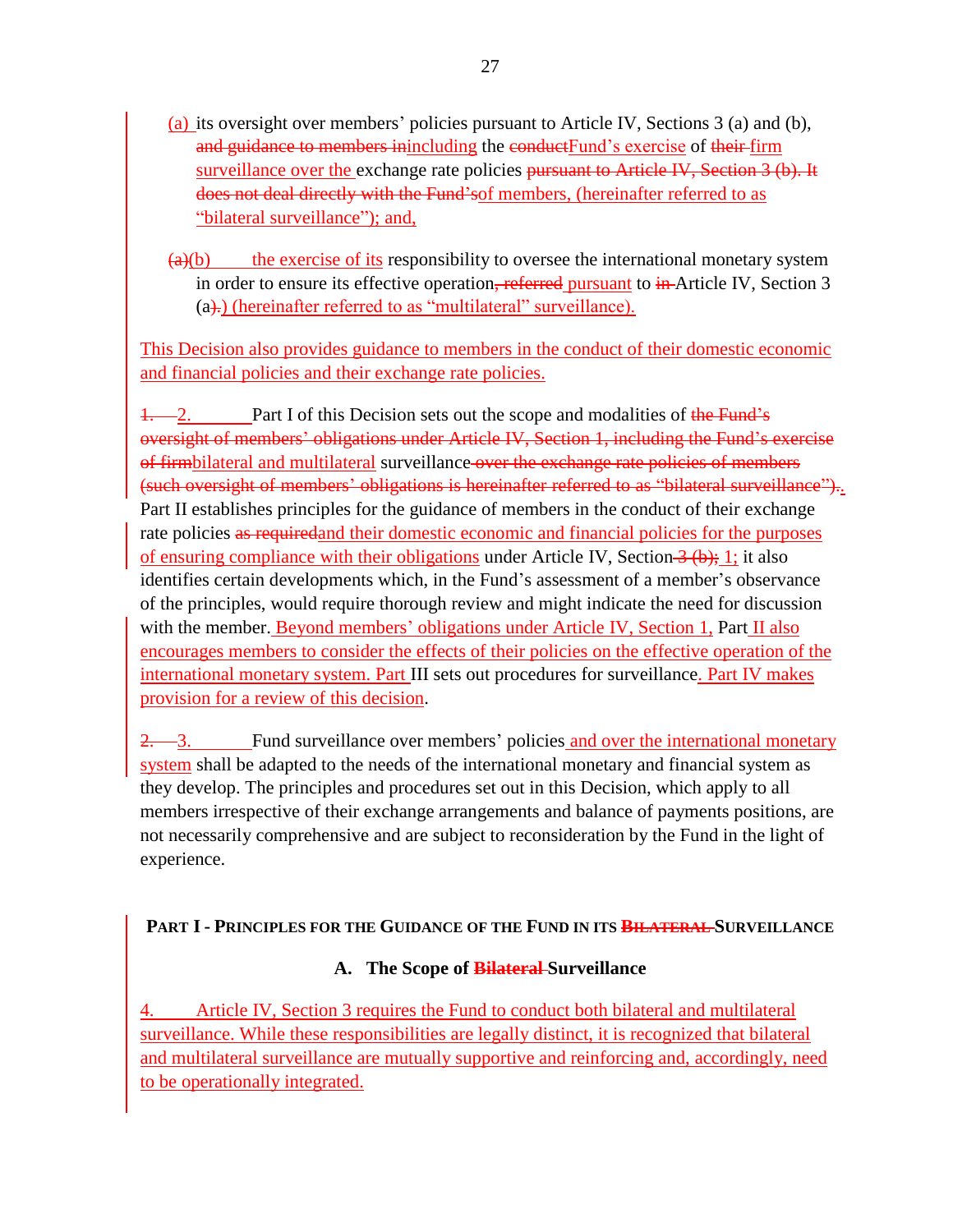#### (i) Bilateral surveillance

3. 5. The scope of bilateral surveillance is determined by members' obligations under Article IV, Section 1. Members undertake under Article IV, Section 1 to collaborate with the Fund and other members to assure orderly exchange arrangements and to promote a stable system of exchange rates (hereinafter "systemic stability"). Systemic stability is most effectively achieved by each member adopting policies that promote its own "external balance of payments stability"—and domestic stability—that is, policies that are consistent with members' obligations under Article IV, Section 1 and, in particular, the specific obligations set forth in Article IV, Sections Section 1, (i) through (iv). "External "Balance of payments stability" refers to a balance of payments position that does not, and is not likely to, give rise to disruptive exchange rate movements. Except as provided in paragraph  $\frac{4}{8}$  below, external balance of payments stability is assessed at the level of each member.

4. 6. In its bilateral surveillance, the Fund will focus on those policies of members that can significantly influence present or prospective external balance of payments and domestic stability. The Fund will assess whether these exchange rate policies are promoting externalbalance of payments stability and whether domestic economic and financial policies are promoting domestic stability and advise the member on policy adjustments necessary for this purposethese purposes. Accordingly, exchange rate policies will always be the subject of the Fund's bilateral surveillance with respect to each member, as will monetary, fiscal, and financial sector policies (both their macroeconomic aspects and macroeconomically relevant structural aspects). Other policies will be examined in the context of surveillance only to the extent that they significantly influence present or prospective external balance of payments or domestic stability.

5. 7. In the conduct of their domestic economic and financial policies, members are considered by the Fund to be promoting external balance of payments stability when they are promoting domestic stability—that is, when they (i) endeavor to direct their domestic economic and financial policies toward the objective of fostering orderly economic growth with reasonable price stability, with due regard to their circumstances, and (ii) seek to promote stability by fostering orderly underlying economic and financial conditions and a monetary system that does not tend to produce erratic disruptions. It is recognized that there may be circumstances where a member's domestic instability may give rise to systemic instability even in the absence of balance of payments instability. The Fund in its surveillance will assess whether a member's domestic policies are directed toward the promotion of domestic stability. While the Fund will always examine whether a member's domestic policies are directed toward keeping the member's economy operating broadly at capacity, the Fund will examine whether domestic policies are directed toward fostering a high rate of potential growth only in those cases where such high potential growth significantly influences prospects for domestic, and thereby externalbalance of payments, stability. However, the Fund will not require a member that is complying with Article IV,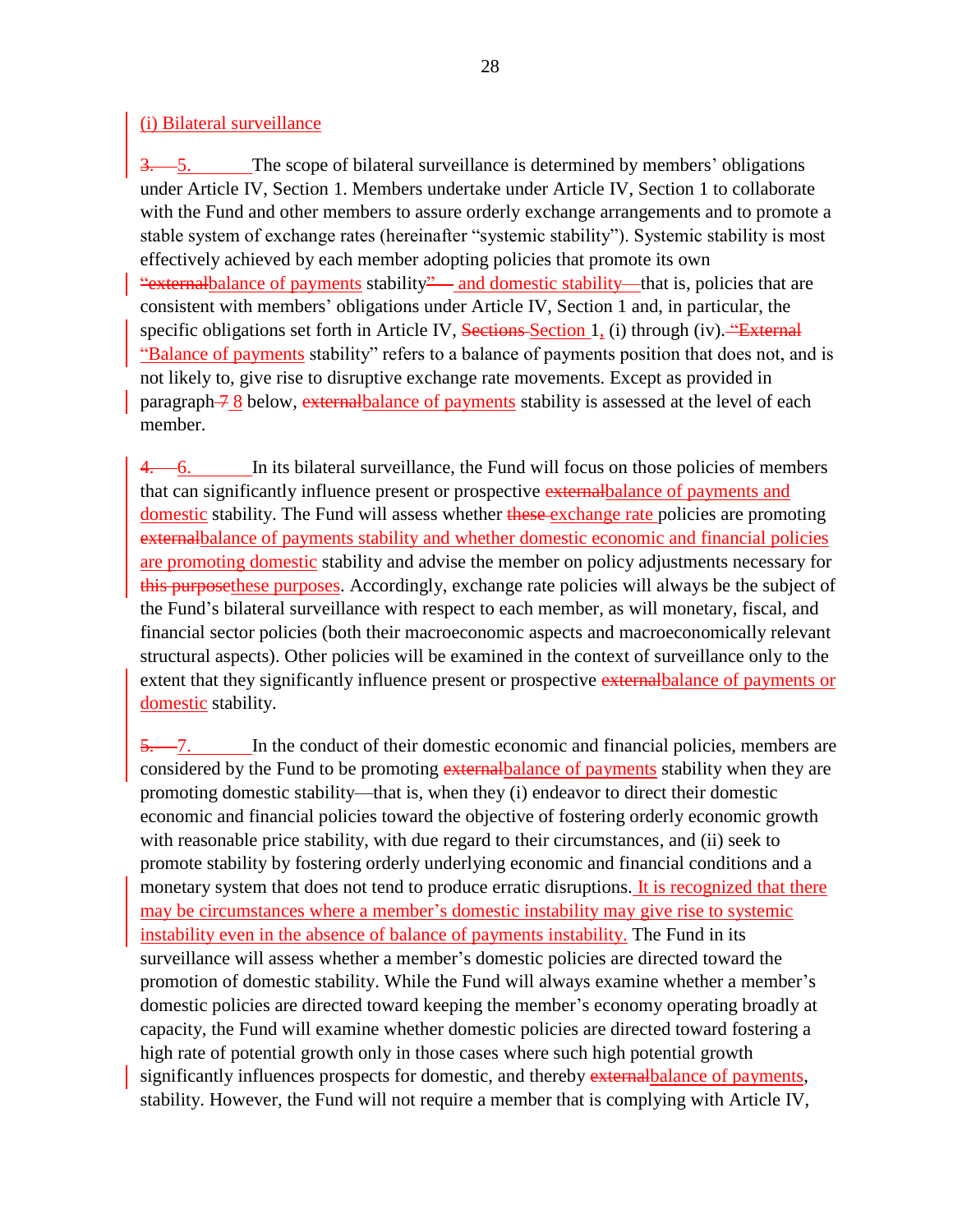Sections 1(i) and (ii) to change its domestic policies in the interests of external balance of payments stability.

6. 8. This Decision applies to members of currency unions, subject to the following considerations. Members of currency unions remain subject to all of their obligations under Article IV, Section 1 and, accordingly, each member is accountable for those policies that are conducted by union-level institutions on its behalf. In its surveillance over the policies of members of a currency union, the Fund will assess whether relevant policies implemented at the level of the currency union (including exchange rate and monetary policies) and at the level of members are promoting the externalbalance of payments and domestic stability of the union and will advise on policy adjustments necessary for this purpose. In particular, the Fund will assess whether the exchange rate policies of the union are promoting its externalbalance of payments stability, and whether domestic policies implemented at the level of the union are promoting the domestic, and thereby externalbalance of payments, stability of the union. Because, in a currency union, exchange rate policies are implemented at the level of the union, the principles for the guidance of members' exchange rate policies and the associated indicators set out in paragraph  $\frac{15}{21}$  of this Decision only apply at the level of the currency union. With respect to the conduct of domestic policies implemented at the level of individual members, the Fund will assess whether a member of a currency union is considered by the Fund promoting its own domestic stability and will consider the member to be promoting the external balance of payments and domestic stability of the union when it is promoting its own domestic stability. In view of the importance of individual members' balance of payments for the domestic stability of the member and the externalbalance of payments and domestic stability of the union, the Fund's assessment of the policies of a member of a currency union will always include an evaluation of developments in the member's **own** balance of payments.

#### (ii) Multilateral Surveillance

9. The scope of multilateral surveillance is determined by the obligation of the Fund under Article IV Section 3 (a) to oversee the international monetary system in order to ensure its effective operation. The international monetary system comprises: (a) the rules governing exchange arrangements between countries and the rates at which foreign exchange is purchased and sold; (b) the rules governing the making of payments and transfers for current international transactions between countries; (c) the rules governing the regulation of international capital movements; and (d) the arrangements under which international reserves are held, including official arrangements through which countries have access to liquidity through purchases from the Fund or under official currency swap arrangements.

10. The international monetary system is considered to be operating effectively when the areas its four elements govern do not exhibit symptoms of malfunction such as persistent significant current account imbalances, an unstable system of exchange rates including foreign exchange rate misalignment, volatile capital flows, or the excessive build up or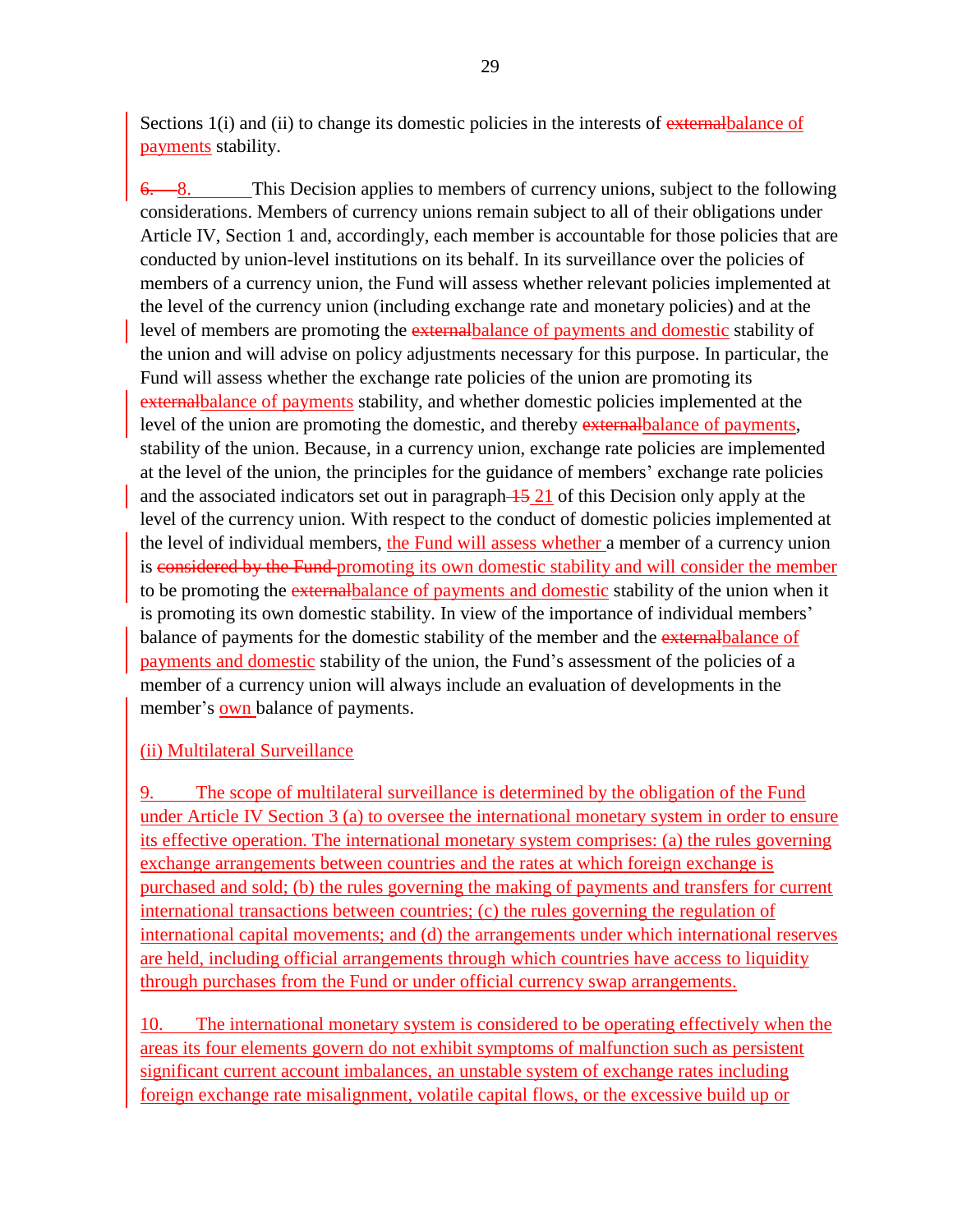depletion of reserves. It is recognized that, typically, the international monetary system may only operate effectively in an environment of global economic and financial stability, and that its effective operation contributes to such stability. Both global economic and financial stability and the effective operation of the international monetary system may be affected by, among other factors, members' own balance of payments and domestic stability, economic and financial interconnections among members' economies and potential spillovers from members' economic and financial policies through balance of payments and other channels.

11. Therefore, in its multilateral surveillance, the Fund will focus on issues that may affect the effective operation of the international monetary system, including (a) global economic and financial developments and the outlook for the global economy, including risks to global economic and financial stability, and (b) the spillovers arising from policies of individual members that may significantly influence the effective operation of the international monetary system, for example by undermining global economic and financial stability. The policies of members that may be relevant for this purpose include exchange rate, monetary, fiscal, and financial sector policies and policies respecting capital flows.

12. In the context of multilateral surveillance, the Fund may not and will not require a member to change its policies in the interests of the effective operation of the international monetary system. It may, however, discuss the impact of members' policies on the effective operation of the international monetary system and may suggest alternative policies that, while promoting the member's own stability, better promote the effective operation of the international monetary system.

# **B. The Modalities of Bilateral Surveillance**

13. The Fund's assessment of an individual member's policies and its advice to a member in the context of surveillance will be conducted in a manner that is consistent with the following modalities. Except where they are expressly limited in their application to bilateral surveillance, these modalities shall apply to policy discussions between the Fund and individual members whether they take place in the context of bilateral or multilateral surveillance.

7. 14. Dialogue and persuasion are key pillars of effective surveillance. The Fund, in its bilateral surveillance over the policies of individual members, will clearly and candidly assess relevant economic developments, prospects, and policies of the member in question, and advise on these. Such assessments and advice, advice and discussion of alternative policies are intended to assist that member in making policy choices, and to enable other members to discuss these policy choices with that member. In the context of bilateral surveillance, the The Fund will foster an environment of frank and open dialogue and mutual trust with each member and will be evenhanded across members, affording similar treatment to members in similar relevant circumstances.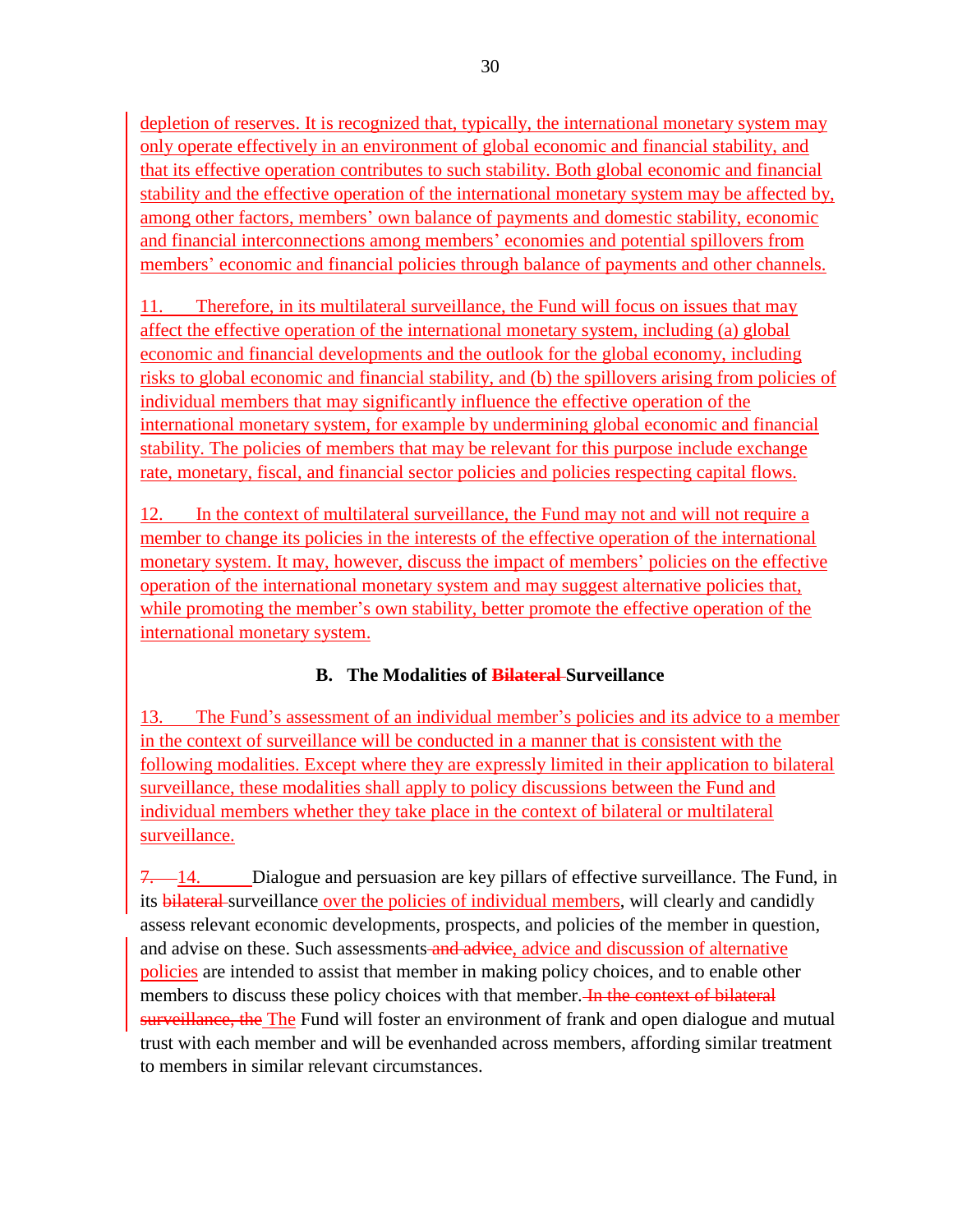8. 15. The Fund's assessment of a member's policies and its advice on these policies will pay due regard to the circumstances of the member. This assessment and advice will be formulated within the framework of a comprehensive analysis of the general economic situation and economic policy strategy of the member, and will pay due regard to the member's implementation capacity. Moreover, in advising members on the manner in which they may promote external stabilitytheir balance of payments and domestic stability and the effective operation of the international monetary system, the Fund shall, to the extent permitted under Article IV, take into account the member's other objectives.

 $9. -16.$  The Fund's assessment of a member's policies and its advice into the context of bilateral surveillancemember will be informed by, and be consistent with, a multilateral framework that incorporates relevant aspects of the global and regional economic environment, including exchange rates, international capital market conditions, and key linkages among members. The In the context of bilateral surveillance, the Fund's assessment and advice will take into account the impact of a member's policies on other members to the extent that the member's policies undermine the promotion of its own externalbalance of payments or domestic stability.

10. 17. The Fund's assessment of a member's policies and its advice in the context of bilateral surveillance to a member will, to the extent possible, be placed in the context of an examination of the member's medium-term objectives and the planned conduct of policies, including possible responses to the most relevant contingencies.

11. 18. The Fund's assessment of a member's policies will always include an evaluation of the developments in the member's balance of payments, including the size and sustainability of capital flows, against the background of its reserves, the size and composition of its other external assets and its external liabilities, and its opportunities for access to international capital markets.

# **PART II - PRINCIPLES FOR THE GUIDANCE OF MEMBERS' POLICIES UNDER ARTICLE IV, SECTION 1**

19. It is recognized that a member's overall mix of economic and financial policies, including both exchange rate and domestic policies, contributes to the members' balance of payments stability and may impact the stability of the international monetary system. Set out below are (i) principles that are adopted for the purposes of bilateral surveillance and that provide guidance to members in the conduct of their exchange rate policies and their domestic economic and financial policies; and (ii) guidance that is adopted for the purpose of multilateral surveillance and that provides encouragement to members in the conduct of economic and financial policies with a view to ensuring the effective operation of the international monetary system.

(i) Bilateral surveillance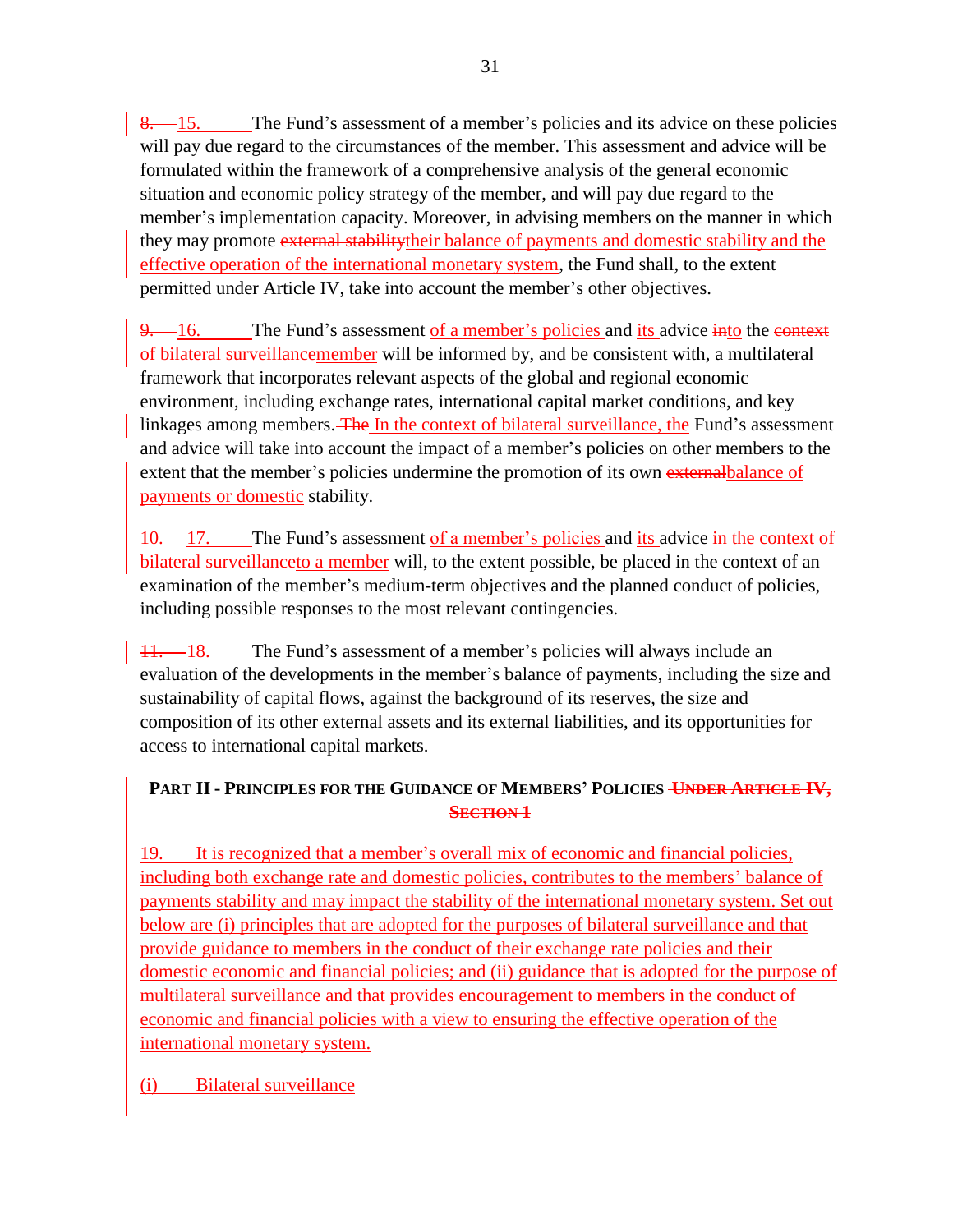12. 20. Principles A through D below are adopted pursuant to Article IV, Section 3 (b) and are intended to provide guidance to members in the conduct of their exchange rate policies in accordance with their obligations under Article IV, Section 1. In accordance with Article IV, Section 3 (b), these 1. Principle E is adopted pursuant to Article IV, Section 1 and is intended to provide guidance to members in the conduct of their domestic economic and financial policies. These Principles respect the domestic social and political policies of members. In applying these Principles, the Fund will pay due regard to the circumstances of members. Members are presumed to be implementing policies that are consistent with the Principles. When, in the context of surveillance, a question arises as to whether a particular member is implementing policies consistent with the Principles, the Fund will give the member the benefit of any reasonable doubt, including with respect to an assessment of fundamental exchange rate misalignment. In circumstances where the Fund has determined that a member is implementing policies that are not consistent with these Principles and is informing the member as to what policy adjustments should be made to address this situation, the Fund will take into consideration the disruptive impact that excessively rapid adjustment would have on the member's economy.

13. 21. Principle A sets forth the obligation contained in Article IV, Section 1(iii); further guidance on its meaning is provided in the [Annex](http://www.imf.org/external/np/sec/pn/2007/pn0769.htm#annex) to this Decision. Principles B through DE constitute recommendations rather than obligations of members. A determination by the Fund that a member is not following one of these recommendations would not create a presumption that that member is in breach of its obligations under Article IV, Section 1.

A. A member shall avoid manipulating exchange rates or the international monetary system in order to prevent effective balance of payments adjustment or to gain an unfair competitive advantage over other members.

B. A member should intervene in the exchange market if necessary to counter disorderly conditions, which may be characterized *inter alia* by disruptive short-term movements in the exchange rate of its currency.

C. Members should take into account in their intervention policies the interests of other members, including those of the countries in whose currencies they intervene.

D. A member should avoid exchange rate policies that result in external balance of payments instability.

E. A member should seek to avoid domestic economic and financial policies that give rise to domestic instability.

14. 22. In its surveillance of the observance by members of the Principles set forth above, the Fund shall consider the following developments as among those which would require thorough review and might indicate the need for discussion with a member: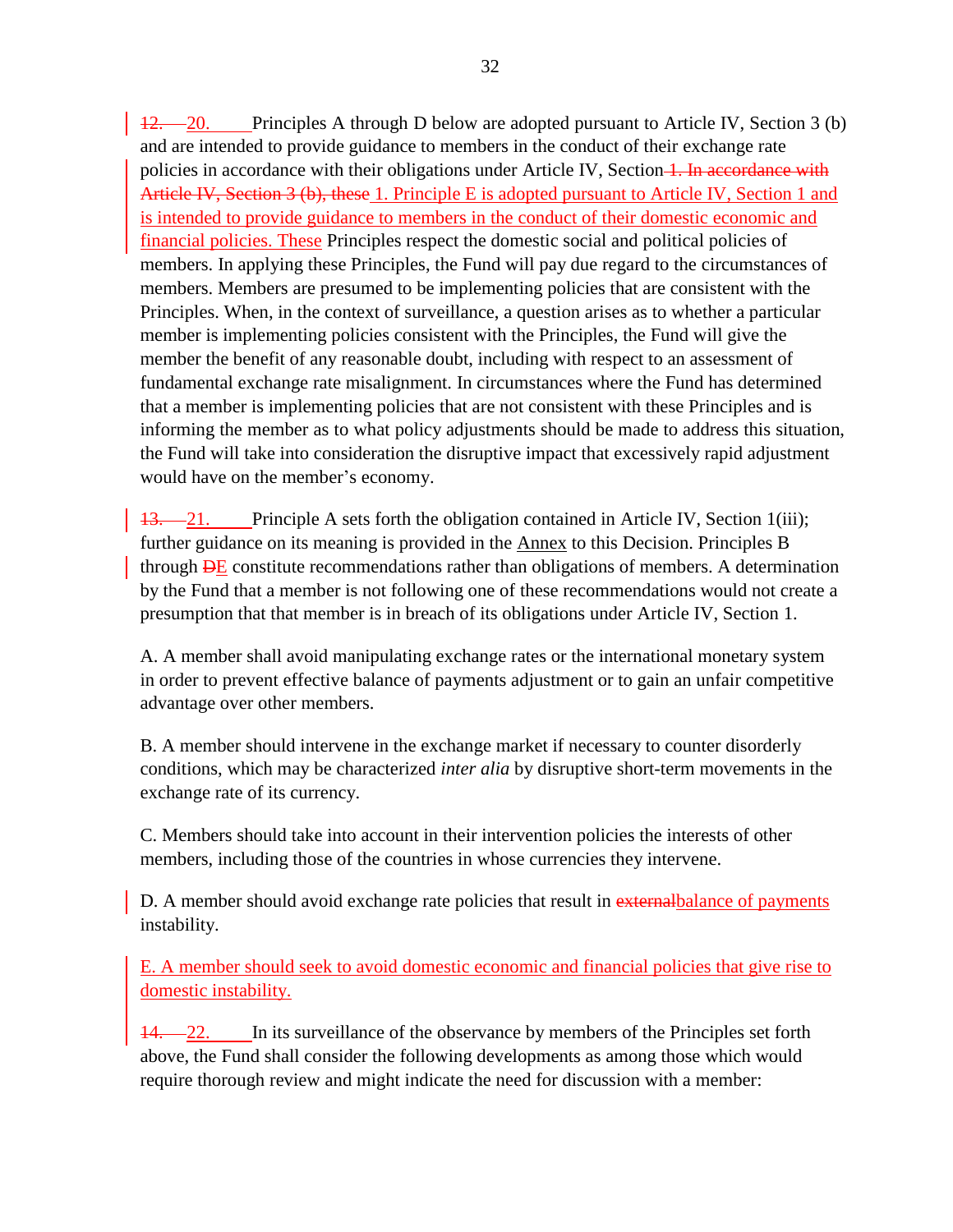- (i) protracted large-scale intervention in one direction in the exchange market;
- (ii) official or quasi-official borrowing that either is unsustainable or brings unduly high liquidity risks, or excessive and prolonged official or quasi-official accumulation of foreign assets, for balance of payments purposes;
- (iii) (a) the introduction, substantial intensification, or prolonged maintenance, for balance of payments purposes, of restrictions on, or incentives for, current transactions or payments, or (b) the introduction or substantial modification for balance of payments purposes of restrictions on, or incentives for, the inflow or outflow of capital;
- (iv) the pursuit, for balance of payments purposes, of monetary and other financial policies that provide abnormal encouragement or discouragement to capital flows;
- (v) fundamental exchange rate misalignment;
- (vi) large and prolonged current account deficits or surpluses; and
- (vii) large external sector vulnerabilities, including liquidity risks, arising from private capital flows.
- (ii) Multilateral surveillance

15. 23. Beyond members' obligations under Article IV Section 1, and recognizing that a member's policies may have a significant impact on other members and on global economic and financial stability, members are encouraged to implement external and domestic economic and financial policies that, in themselves or in combination with the policies of other members, are conducive to the effective operation of the international monetary system.

## **PART III - PROCEDURES FOR SURVEILLANCE**

24. In conducting surveillance, the Fund will make use of various procedures and will adapt these to changing circumstances. As described below, Article IV consultations with members serve as vehicles for both bilateral and multilateral surveillance, except for ad hoc consultations which are a vehicle for bilateral surveillance. Other procedures serve as vehicles for multilateral surveillance.

16. 25. Each country that becomes a member of the Fund after the adoption of this decision shall, within thirty days of the date of its membership, notify the Fund in appropriate detail of the exchange arrangements it intends to apply in fulfillment of its obligations under Article IV, Section 1. Each member, regardless of its date of membership, shall notify the Fund promptly of any changes in its exchange arrangements.

# **A. Article IV Consultations**

26. Members shall consult with the Fund regularly under Article IV to enable the Fund to (i) assess members' compliance with their obligations under Article IV, Section 1 and, in particular, to exercise firm surveillance over the conduct of their exchange rate policies, and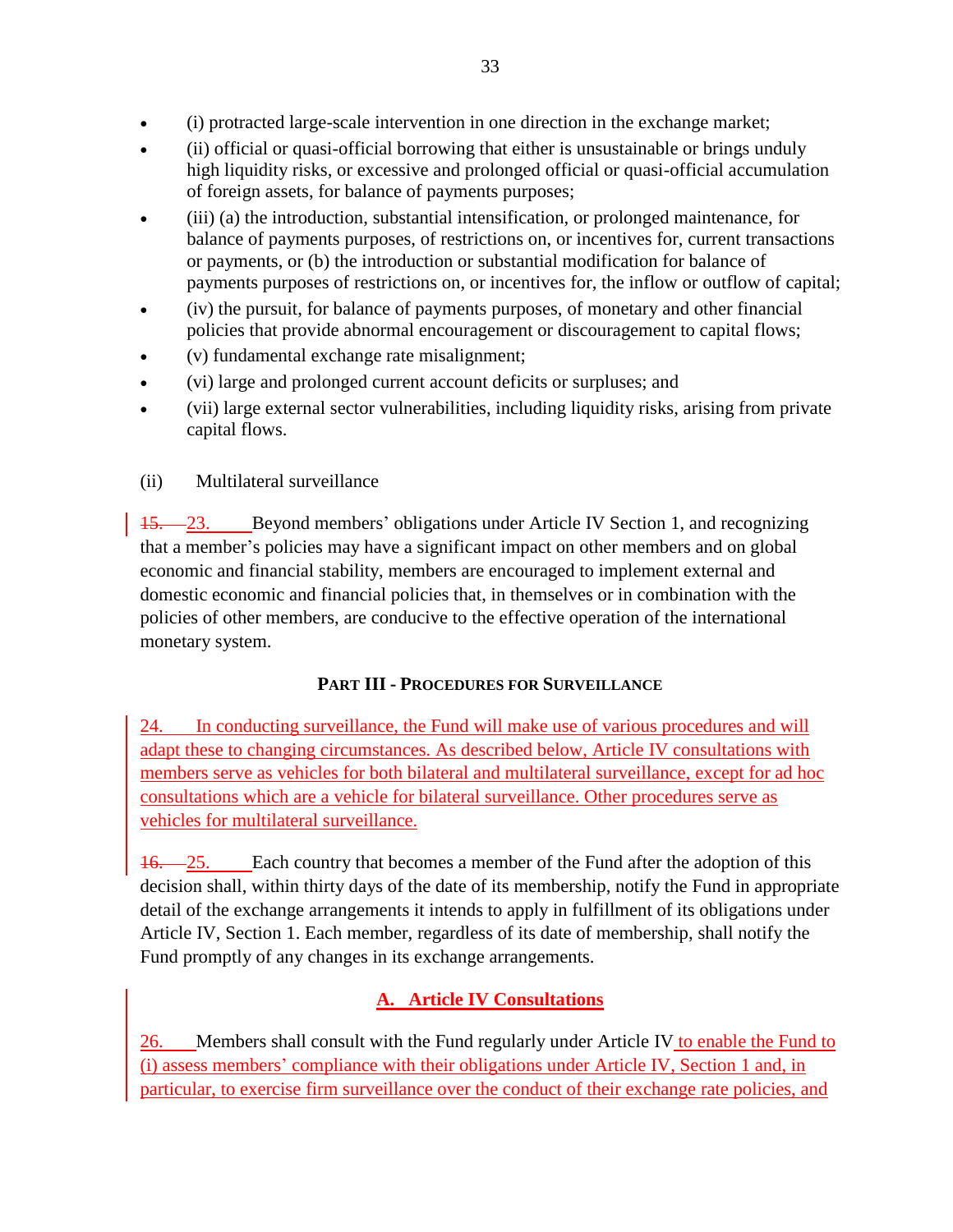(ii) discuss with members the impact of their policies on the operation of the international monetary system. In principle, the consultations under Article IV shall comprehend the regular consultations under Articles VIII and XIV, and shall take place annually. They shall include consideration of the observance by members of the principles and guidance set forth abovein paragraphs 21 and 23 of this Decision as well as of a member's obligations under Article IV, Section 1. In addition, they shall include a discussion of the spillover effects of a member's exchange rate and domestic economic and financial policies that may significantly influence the effective operation of the international monetary system, for example by undermining global economic and financial stability.

17. 27. It is expected that no later than sixty-five days after the termination of discussions between the member and the staff, the Executive Board will reach conclusions and thereby complete the consultation under Article IV, except in the case of consultations with members eligible for financing under the Poverty Reduction and Growth Trust established by Decision No. 8759- (87/176), ESAF, as amended, where it is expected that the Executive Board will reach conclusions no later than three months from the termination of discussions between the member and the staff.

## **B. Bilateral Surveillance – Ad hoc Article IV Consultations**

18. 28. The Managing Director shall maintain close contact with members in connection with their exchange arrangements and their policies under Article IV, Section 1, and will be prepared to discuss on the initiative of a member important changes that it contemplates in its exchange arrangements or its policies.

19. 29. (a) Whenever the Managing Director considers that important economic or financial developments are likely to affect a member's exchange rate policies or the behavior of the exchange rate of its currency, the Managing Director shall initiate informally and confidentially a discussion with the member. After such discussion, the Managing Director may report to the Executive Board or informally advise the Executive Directors and, if the Executive Board considers it appropriate, an ad hoc Article IV consultation between the member and the Fund shall be conducted in accordance with the procedure set out in subparagraph (b) below.

(b) A staff report will be circulated to the Executive Directors under cover of a note from the Secretary specifying a tentative date for Executive Board discussion which will be at least 15 days later than the date upon which the report is circulated. The Secretary's note will also set out a draft decision taking note of the staff report and completing the ad hoc consultation without discussion or approval of the views contained in the report; the decision will be adopted upon the expiration of the twoweek period following the circulation of the staff report to the Executive Directors unless, within such period, there is a request from an Executive Director or decision of the Managing Director to place the report on the agenda of the Executive Board. If the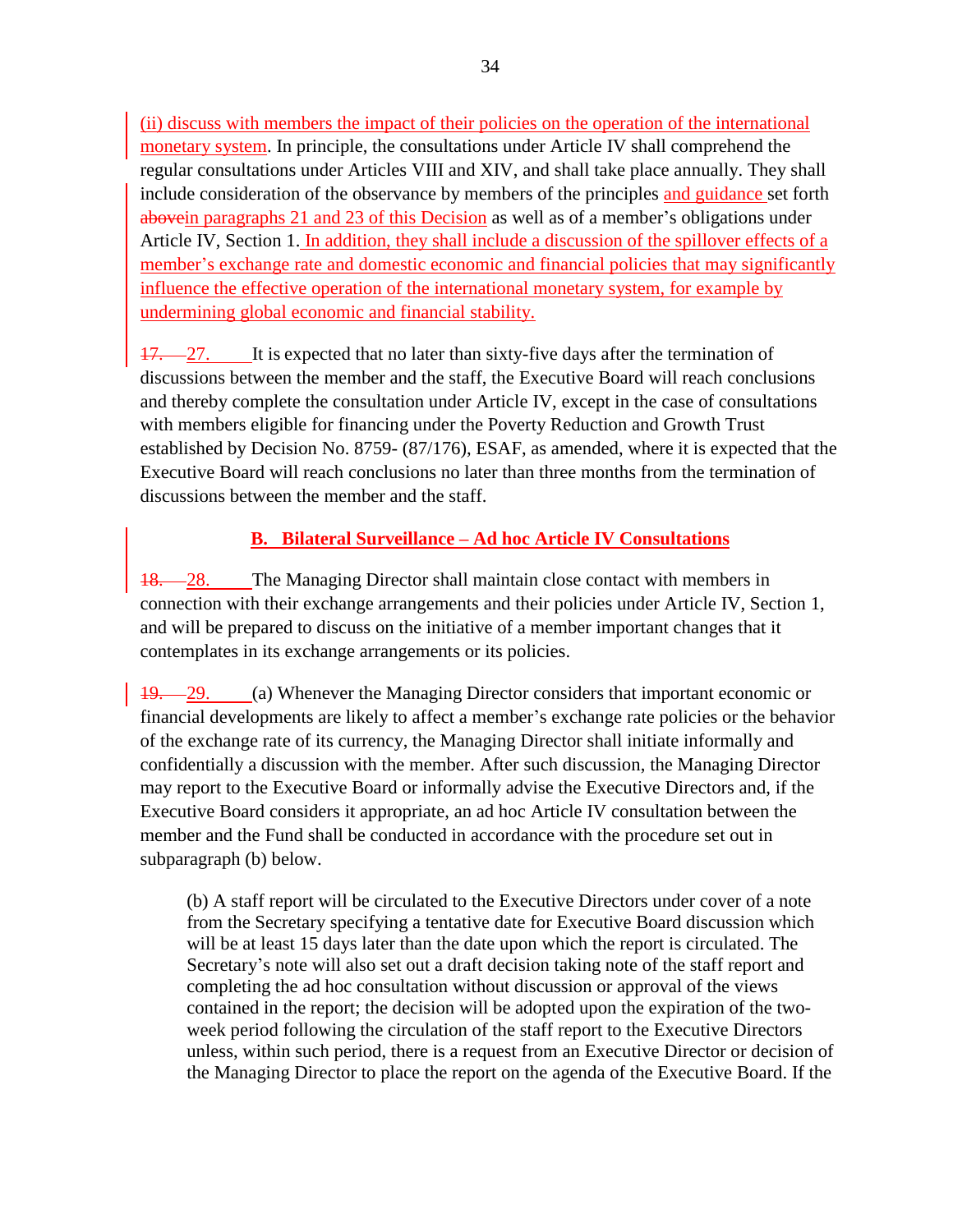staff report is placed on the agenda, the Executive Board will discuss the report and will reach conclusions which will be reflected in a summing up.

(c) Unless otherwise decided by the Executive Board, the conduct of an ad hoc consultation with a member will not affect the consultation cycle applicable to the member or the deadline for completion of the next consultation with the member.

# **C. Other Multilateral Surveillance Activities**

(i) Periodic Reports on the International Monetary System

30. The Fund will assess all issues relevant for the effective operation of the international monetary system, as described in paragraph 11 of this Decision. These assessments may take the form of periodic or ad hoc reports produced by staff for discussion by the Executive Board. In particular, broad developments in exchange rates will be reviewed periodically by the Fund, inter alia in discussions of the international adjustment process within the framework of the World Economic Outlook. The Fund will continue to conduct consultations in preparing for these discussions. In order to inform the Fund's oversight of the operation of the international monetary system, the Managing Director may collaborate with other international bodies in conducting assessments of relevant issues.

(ii) Multilateral Consultations

31. Whenever the Managing Director considers that an issue has arisen in a policy area or a member country that may affect the effective operation of the international monetary system, and that requires collaboration among members that is not already effectively taking place in another forum in which the Fund is a party, the Executive Board may decide, upon the Managing Director's recommendation that a multilateral consultation will be held. Members shall consult with the Fund in a manner that is consistent with the decision of the Executive Board.

32. A multilateral consultation will consist of discussions between Fund staff and management and officials of relevant member countries. The Fund will facilitate discussions among participating members and encourage them to agree on policy adjustments that will promote the effective operation of the international monetary system. In these discussions, the Fund will provide analysis and propose policy options that participating members may adopt, and may advise on the effect of different combinations of policy adjustments.

33. After the conclusion of these discussions, the Managing Director will report to the Executive Board on the discussions, any agreed policy adjustments and their impact on the participating members and the operation of the international monetary system. The Executive Board will conclude the multilateral consultation with the formal consideration of this report.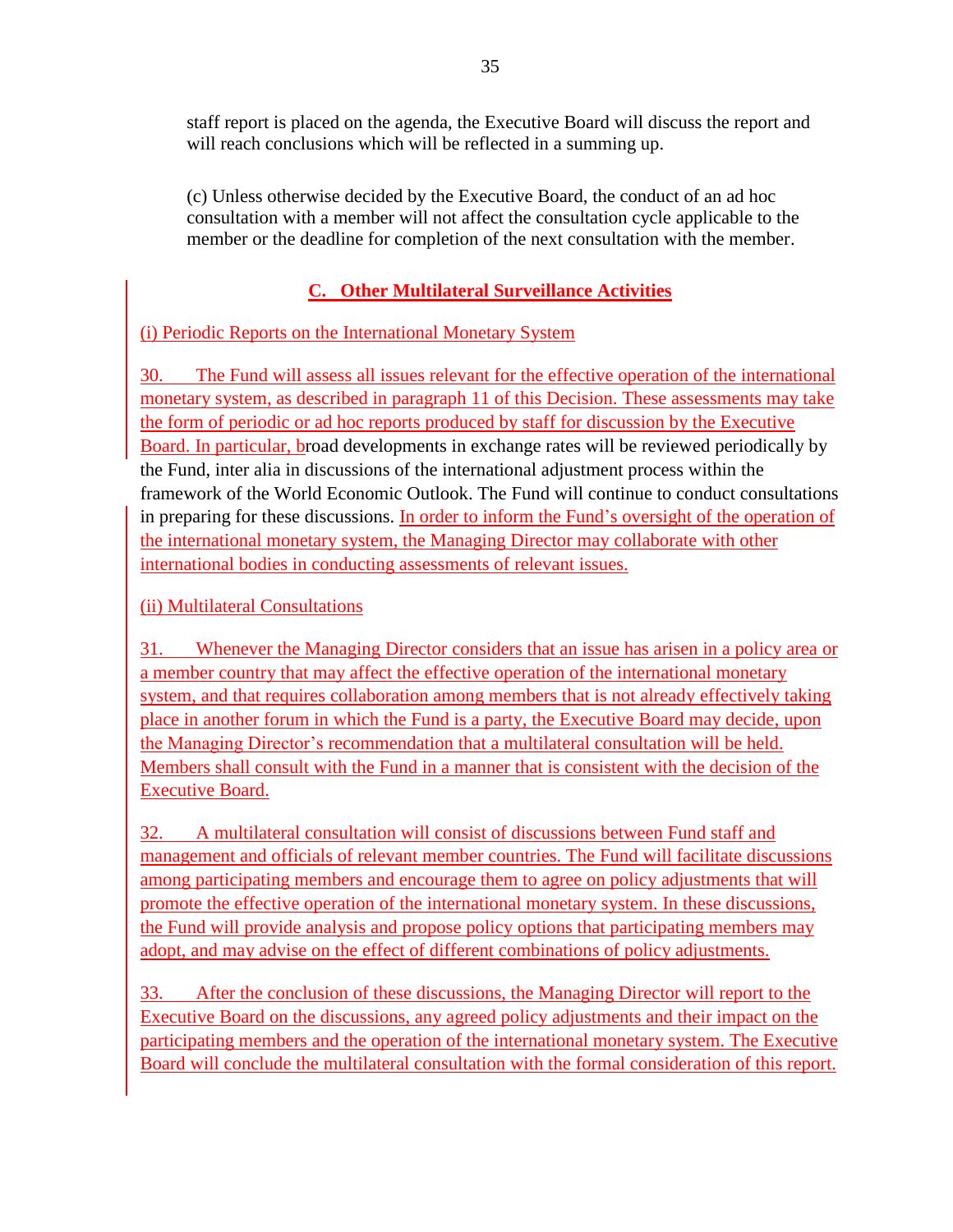# **PART IV - REVIEW**

34. It is expected that the Fund will review this Decision and its general implementation at intervals of three years, and at such other times as consideration of such matters may be placed on the agenda of the Executive Board.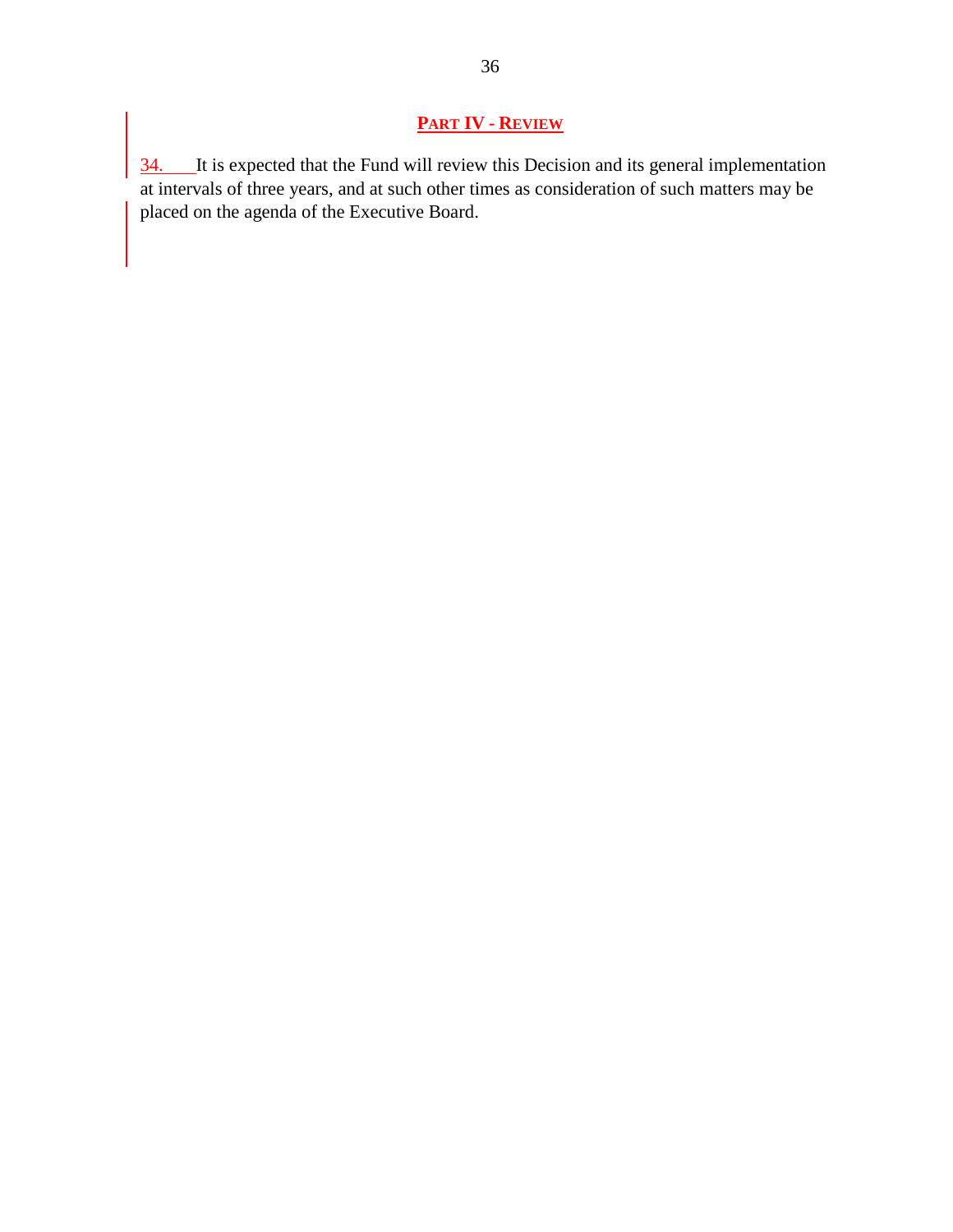20. Decision No. 5392-(77/63), adopted April 29, 1977, as amended, and paragraph 3 of Decision No. 6026 (79/13), adopted January 22, 1979, as amended, are hereby repealed.